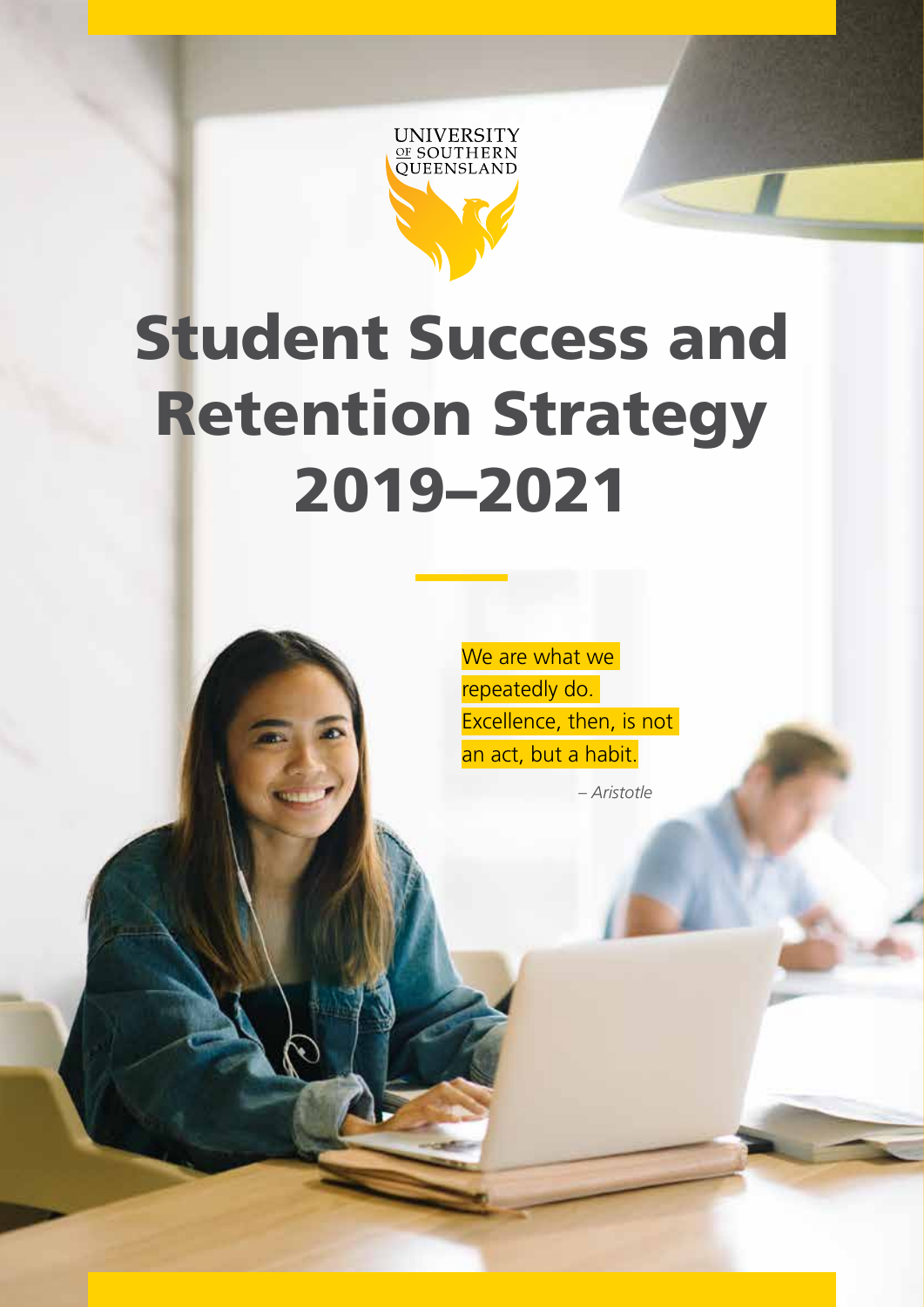## Acknowledgement of country

We acknowledge and honour the Giabal and Jarowair peoples of Toowoomba; the Jagera, Yuggera and Ugarapul peoples of Springfield and Ipswich; the Gadigal people of the Eora Nation, Sydney; and the Kambuwal peoples of Stanthorpe as the Traditional Owners of the lands and waterways where the University of Southern Queensland is located. Further, we acknowledge the cultural diversity of Aboriginal and Torres Strait Islander peoples and pay respect to Elders past, present and future. We celebrate the continuous living cultures of First Australians and acknowledge the important role played by Aboriginal and Torres Strait Islander peoples in Australian society. The University respects and acknowledges our Aboriginal and Torres Strait Islander students, staff, Elders and visitors who come from many nations across Australia.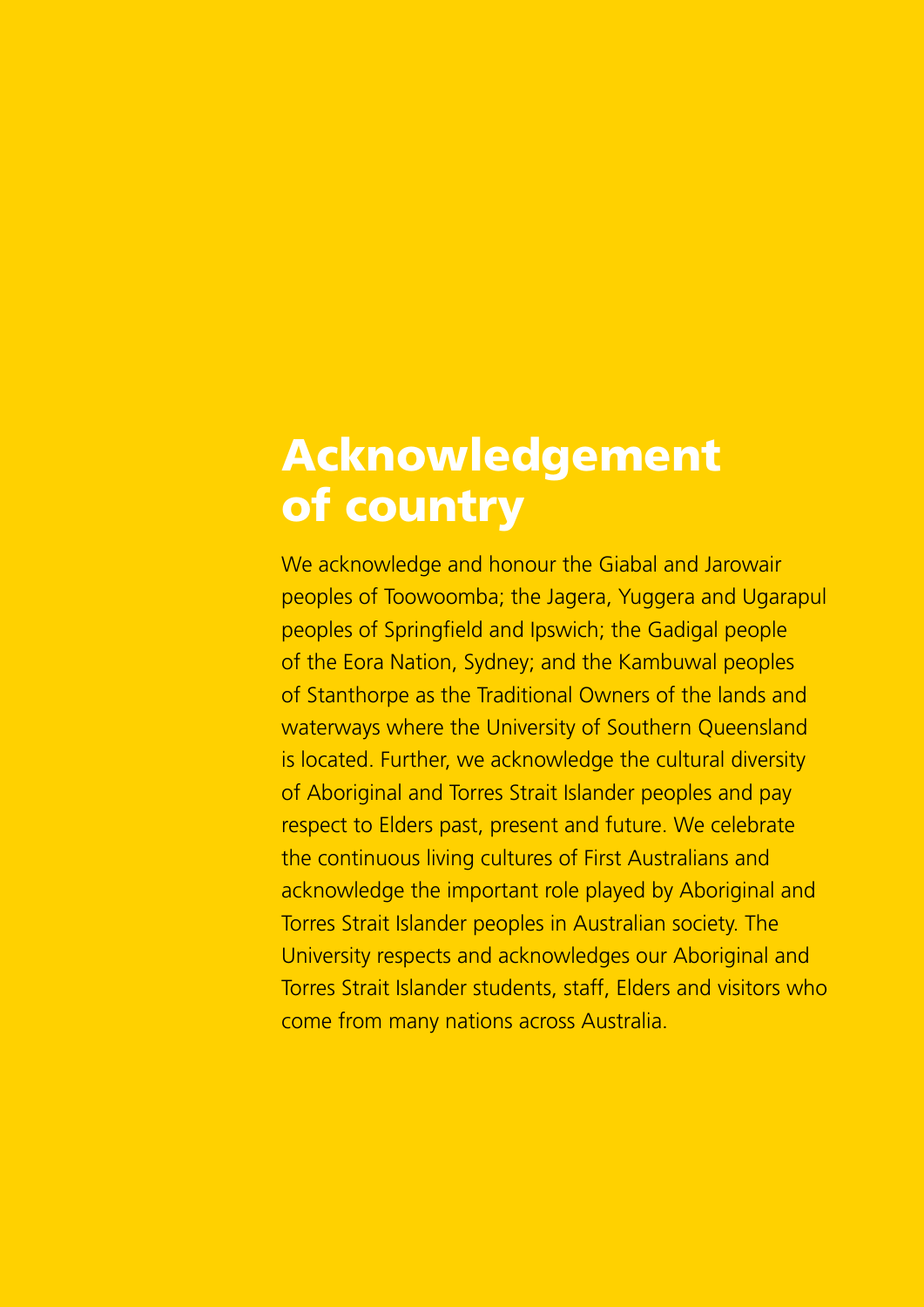#### CONTENTS

÷

| Aligning our Actions to the Student Transition Phases  34 |  |
|-----------------------------------------------------------|--|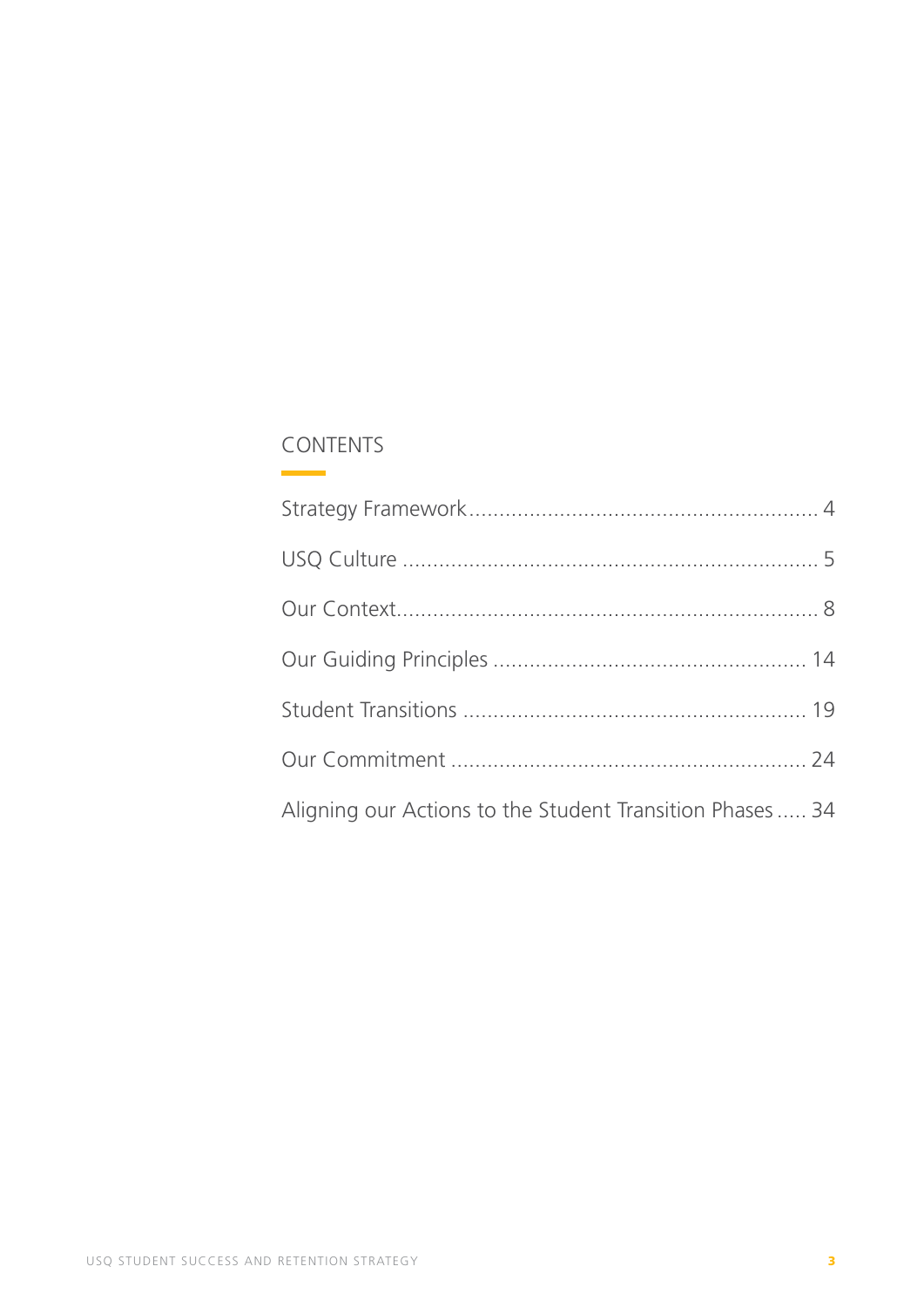#### STRATEGY FRAMEWORK



#### Our Commitment

#### **Pillar 1 Pillar 2 Pillar 3 Pillar 4 Knowing our students will help us support their journey** 1.1 Generate and harness data to provide actionable insights to support student success. 1.2 Identify the numerous cohorts within USQ in order to initiate cohort analysis that facilitates a greater understanding of our students and how to respond to their learning needs. Utilise these learnings in order to identify cohorts who would benefit from entrance or exit interviews.

**High quality educational experiences are key**

- 2.1 Strengthen the first-year experience.
- 2.2 Enhance and innovate our educational product offerings including curriculum design.
- 2.3 Promote access. equity and diversity in the student cohort.

of connectedness

**Targeted, timely and relevant support facilitates student success**

- **3.1** Monitor, identify and develop intervention programs for all students.
- **3.2** Design and implement a university wide integrated student support and service model that supports student transitions.

**Communication and collaboration enables a coordinated USQ approach**

- 4.1 Facilitate student engagement by developing and implementing a coordinated approach to student communication.
- 4.2 Facilitate staff engagement by developing and implementing a coordinated approach to staff communication.
- 4.3 Develop and implement a 'students' as partners' program to help shape, frame and drive student success.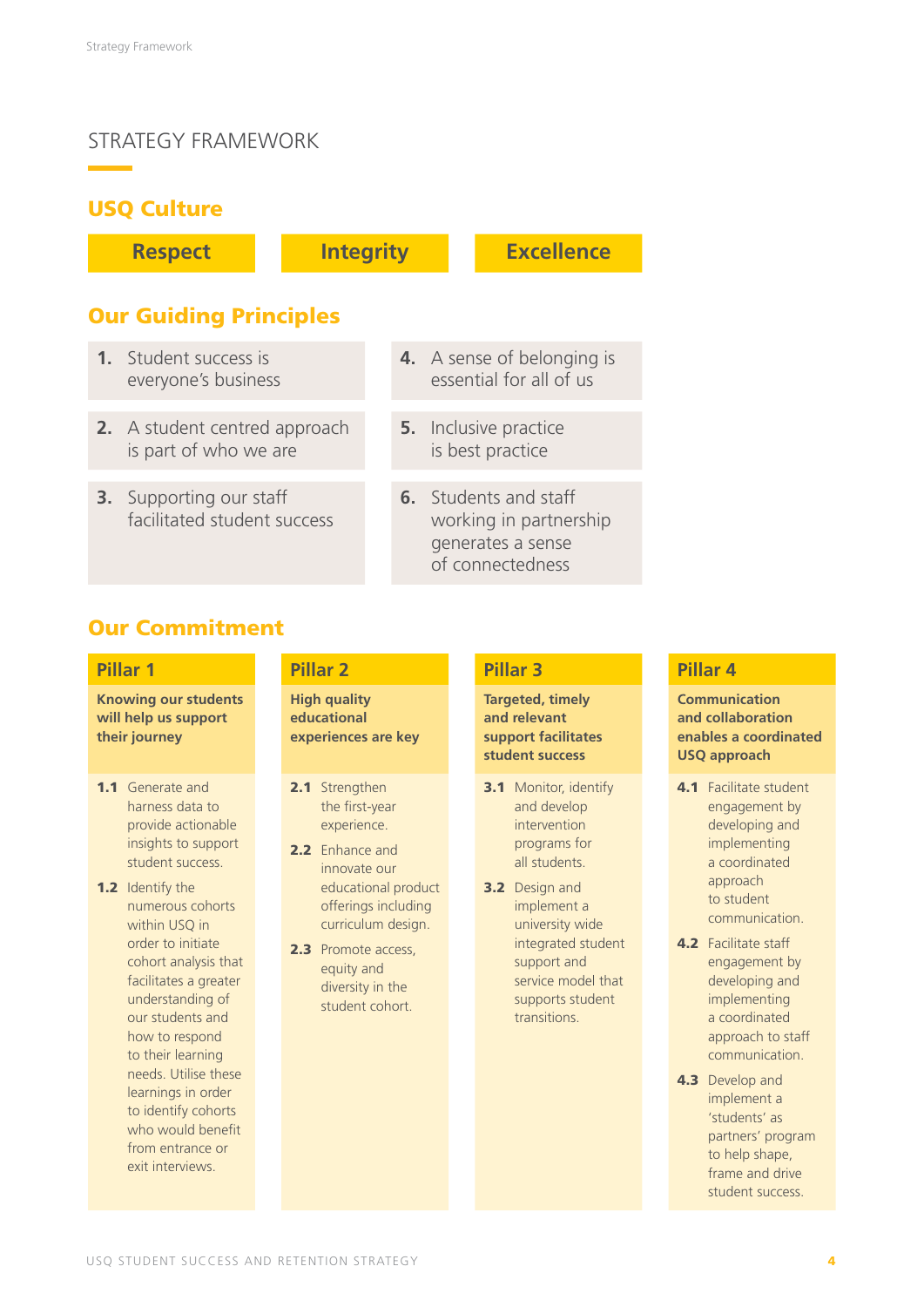# USQ Culture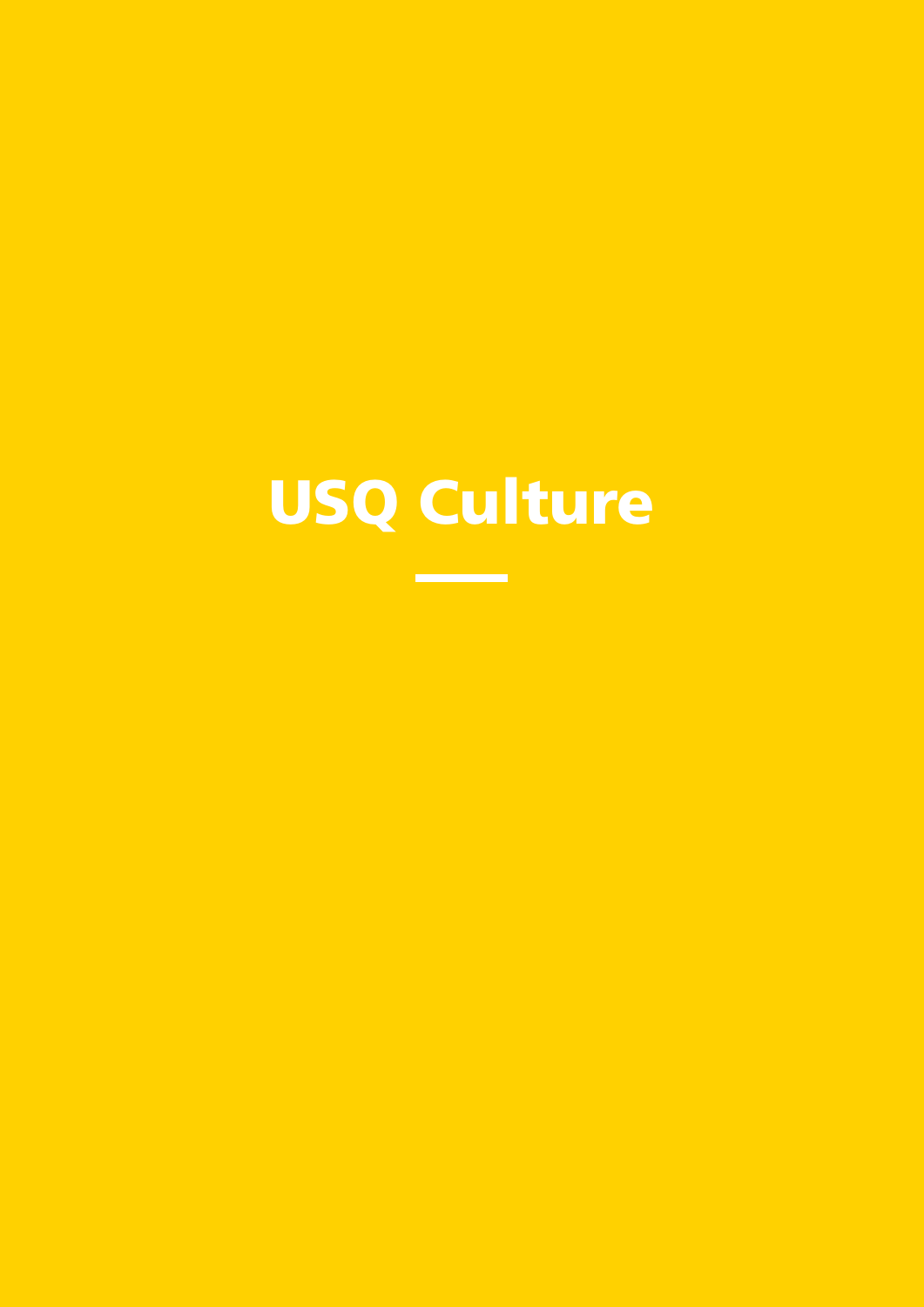#### USQ CULTURE

The USQ culture is founded on our core values of respect, integrity and excellence.

**Respect:** We respect each other and value diversity of people, culture and ideas within USQ's community. As an institution, we respect the role each staff member plays in student success and retention. We equally respect our students, their diverse backgrounds and the skills and attributes they bring with them.

Integrity: In all we do, we apply and expect the highest personal, professional and ethical standards. Together we act with transparency, consistency and fairness. The University commits to being accountable for the actions set out in this Student Success and Retention Strategy. We will take collective responsibility for ensuring that the plan is appropriately implemented and reviewed, with outcomes reported.

**Excellence:** Through expertise, innovation and creativity, we work together to excel in all that we do as a university community. We will pursue the goals of the Student Success and Retention Strategy vigorously and to the utmost of our ability. We aim not only to fulfil the expectations of our key stakeholders but to exceed them.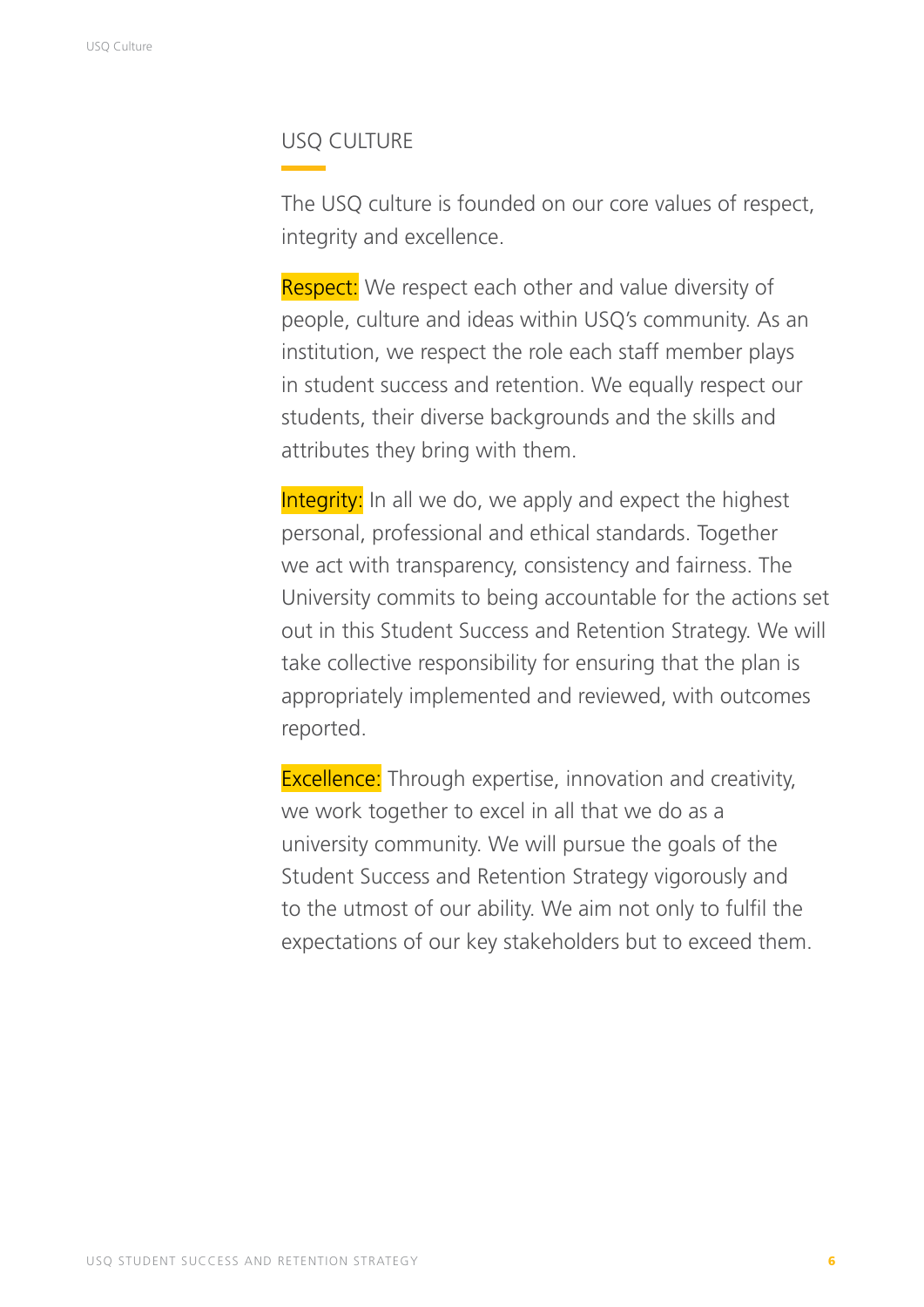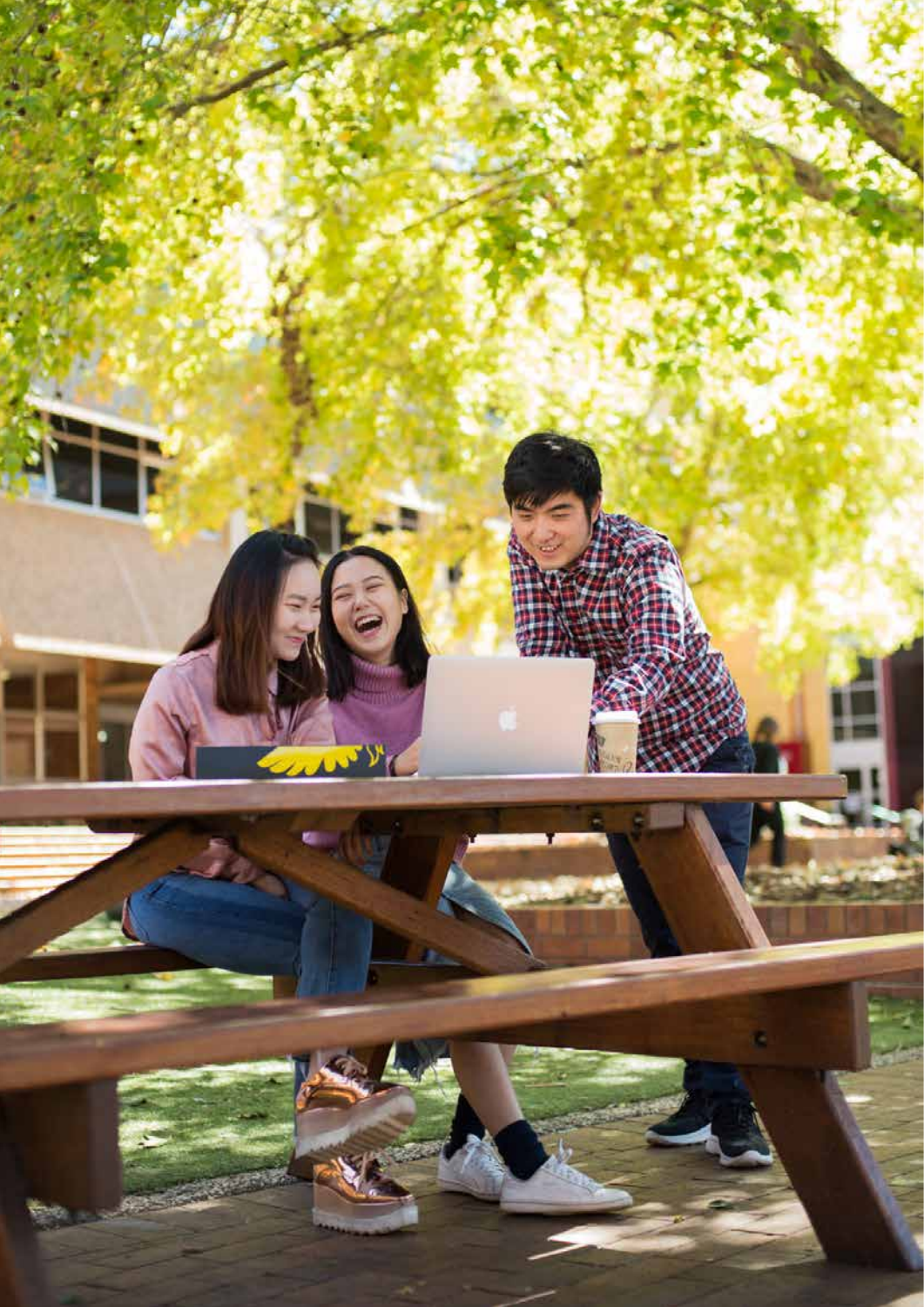## Our Context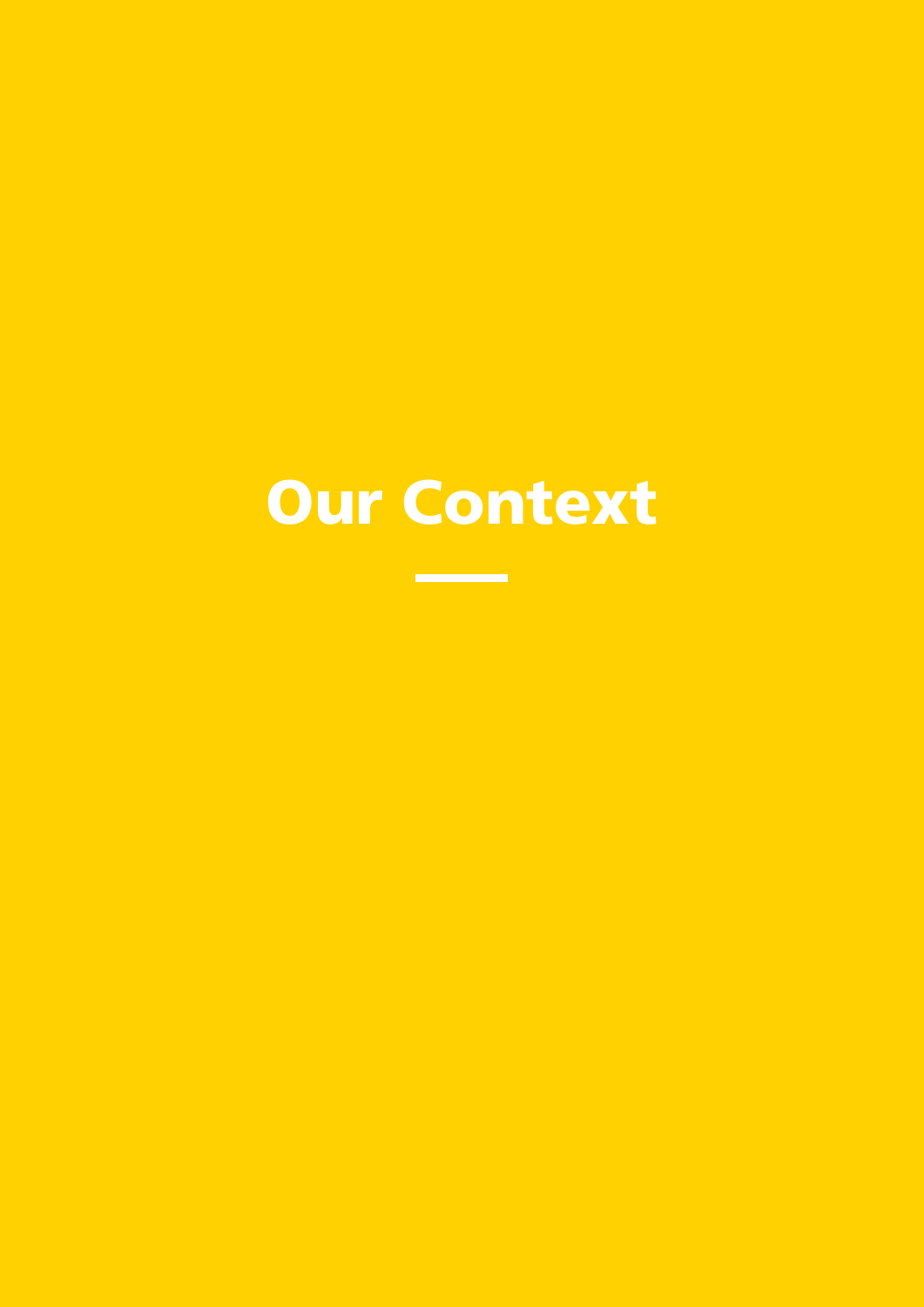The University of Southern Queensland (USQ) was founded by a group of community minded people, passionate about providing access to higher education for rural and regional students, and determined to create an institution that would make a difference to the lives of individual students and their communities.

The past 50 years has seen many changes in society and in our own institution, which has evolved from a



single institute of adult learning to a university renowned for distance education. USQ is now a mature higher education provider offering quality experiences for students across three campuses – Toowoomba, Ipswich and Springfield – and online.

Rapid changes in society, the ubiquity of technology and the pace of technological change, the nature of employment and how students participate in post school education,

mean that little remains the same in the lives of our students. Shifting public policy agendas, regulatory conditions, societal norms and student demographic profiles have transformed higher education policy and practice. At its core, however, the role of universities remains the same, to provide a high quality teaching and learning experience that engages and supports students to persist and succeed as they transition through their education and on to their chosen future.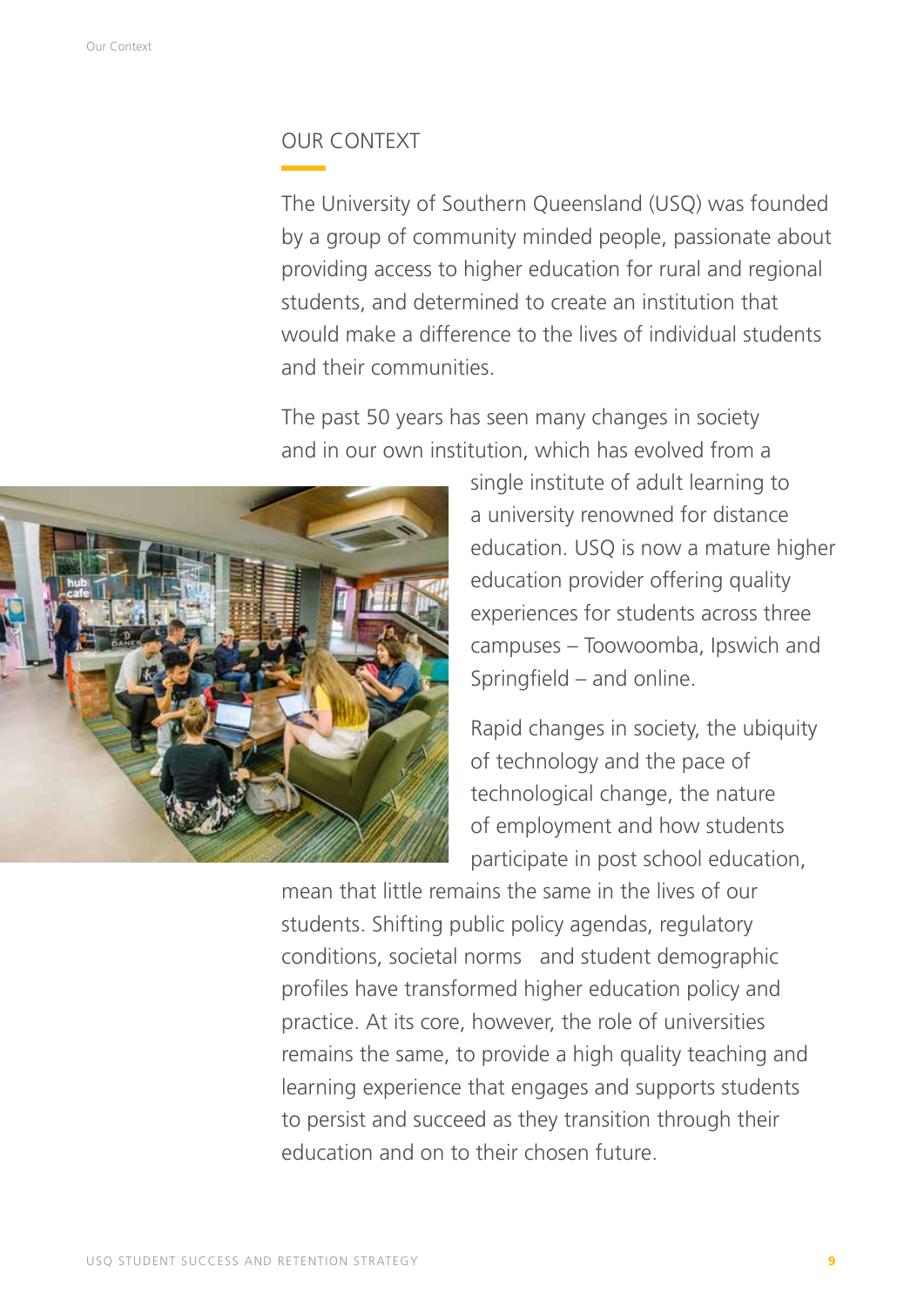#### **REFERENCES**

Department of Education and Training 2017, Final Report – Improving retention, completion and success in higher education, Higher Education Standards Panel, Australian Government, viewed 21 August 2019, <https://docs. education.gov.au/ system/files/doc/other/ final\_report\_for\_ publishing.pdf>

Tertiary Education Quality and Standards Agency 2017, Characteristics of Australian higher education providers and their relation to first-year student attrition, TEQSA, Australian Government, viewed 21 August 2019, <https://www.teqsa. gov.au/sites/default/ files/attrition-reportjune-2017-19dec2017. pdf?v=1513650539>

#### OUR CONTEXT

In addition to meeting government, industry and our own expectations for quality and excellence, regional universities perform a unique role within their communities of providing education to students who might not otherwise have the same opportunity to access higher education as their metropolitan peers.

Recent reviews (see References) on key aspects of the student experience, including attrition and completion rates, and the development, in consultation with the sector, of a performance-based framework and associated funding

incentives, have refocused attention on student success and retention. Whilst retention and completion are clearly important outcome measures of the student experience, USQ acknowledges



that our students, communities and employers, may define and measure success in other ways.

USQ is committed to enhancing students' experiences and improving their success and retention. We support students as they strive towards their own, personal measures of success, while at the same time ensuring institutional improvement against external benchmarks.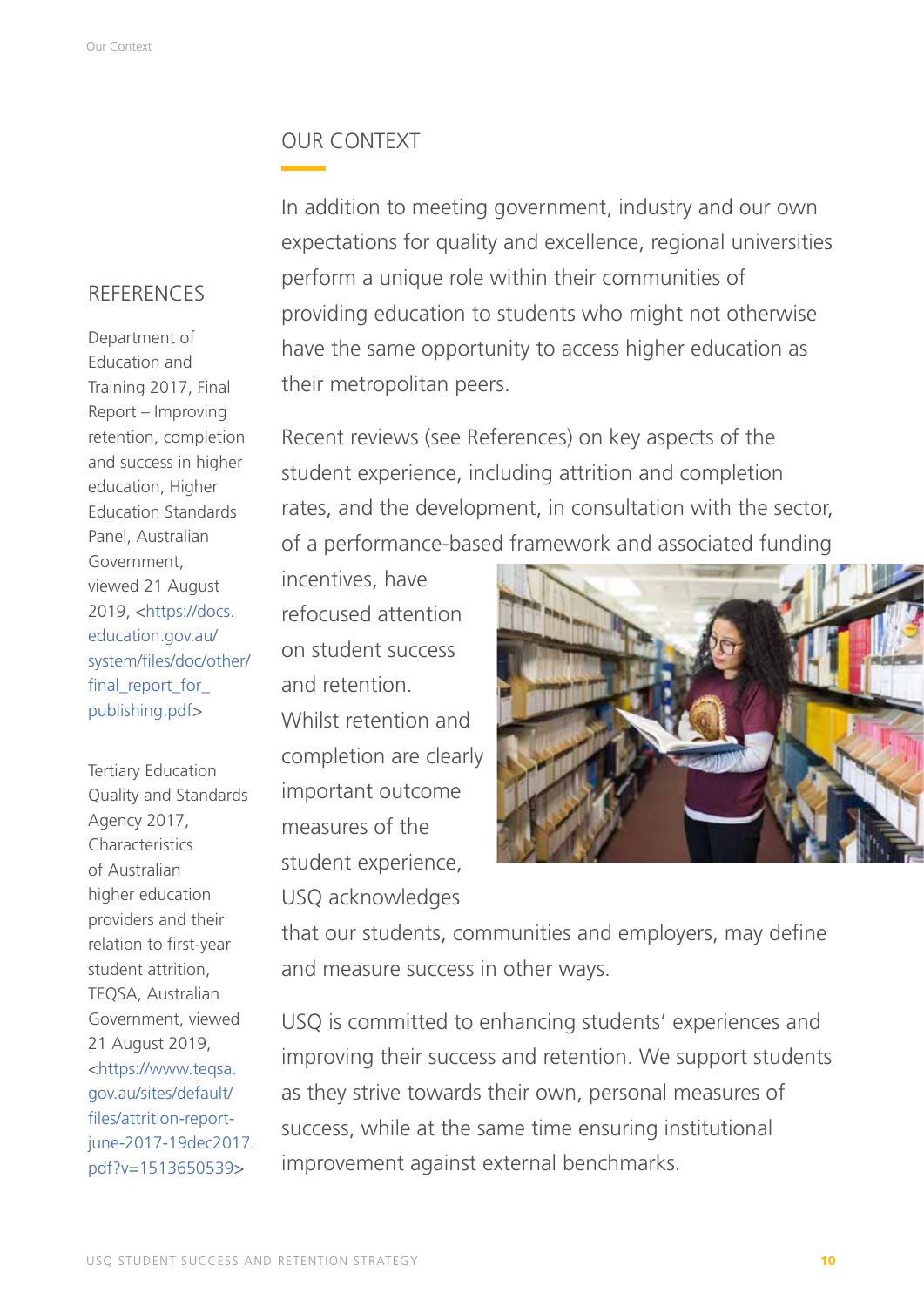In striving for excellence, we acknowledge that more needs to be done to improve student success and retention. We acknowledge the need to respond to the changing and individualised needs of our students as they transition through their learning stages.

This three year strategy represents the next step in our continued focus on student success and retention, building on current work and providing a foundation for future work.

Success is a multi-faceted phenomena, influenced by many situational, institutional and student factors that interrelate in a complex, individualised and changeable manner.

This strategy recognises our regional context and the profile of our students who are largely mature-aged, online and part-time. We respect the autonomy of our students and its centrality to their own success. We acknowledge the success factors that sit outside our sphere of influence and seek to address those that lie within.

Both the Tertiary Education Quality and Standards Agency (TEQSA) and the Higher Education Standards Panel (HESP) have identified that institutional factors are influential on student success and retention. This empowering fact highlights that by collectively actioning the strategies articulated within this plan, we can make a meaningful difference to student success and retention at USQ.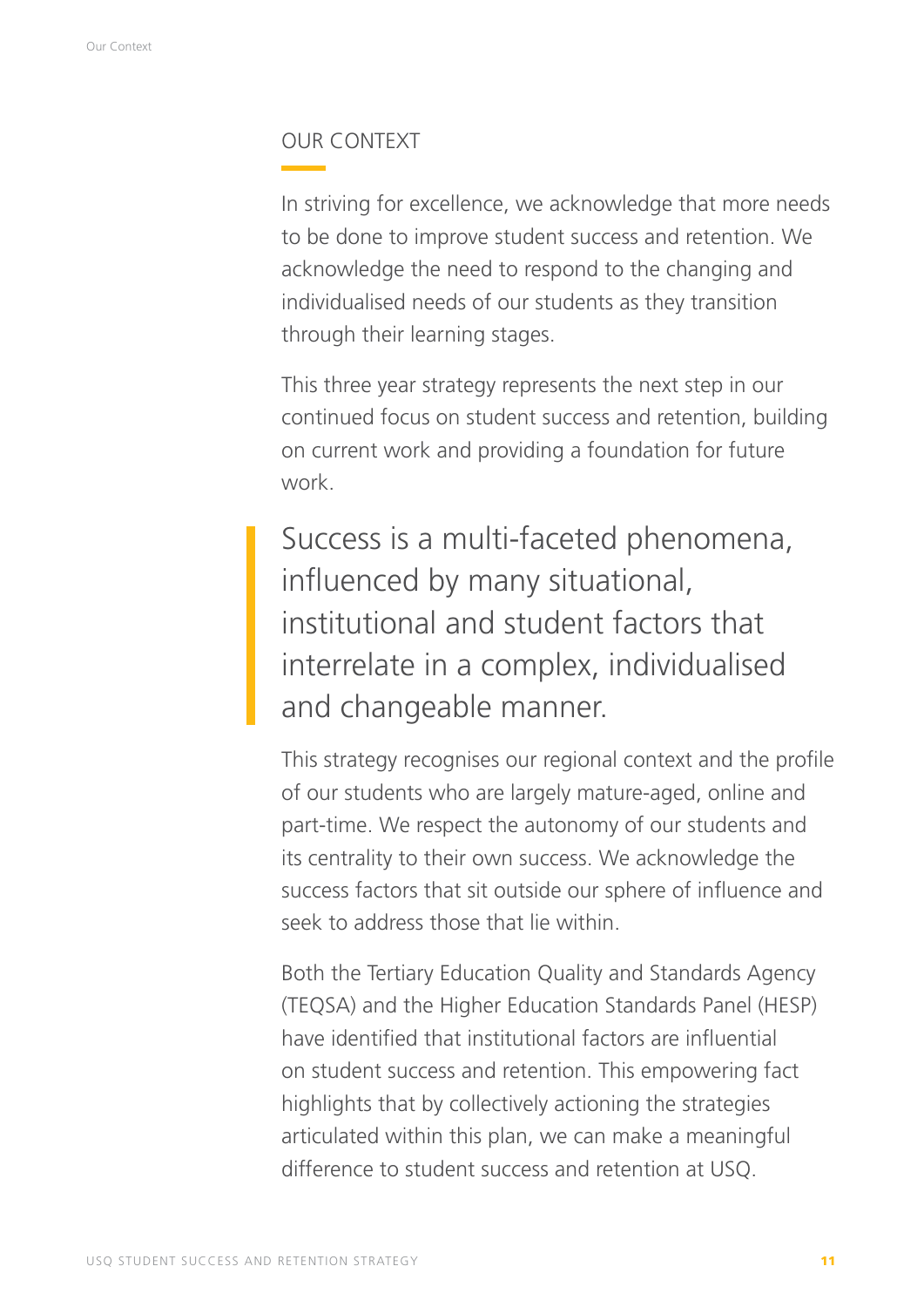#### **DEFINITIONS**

#### Retention rate:

the proportion of students who were studying in the given year that returned in the following year, excluding those that completed their studies.

#### Success rate:

the EFTSL of units passed by students as a percentage of the EFTSL of all units attempted.

#### **REFERENCE**

Department of Education and Training 2017, *Higher Education Statistic 2017 – Section 16 Equity Performance Data (definitions of equity performance indicators)*, Australian Government, Canberra, viewed 25 January 2019, <https://docs. education.gov.au/ node/51496>.

The USQ Student Success and Retention Strategy was also informed by recommendations in the HESP's report on improving retention, completion and success in Higher Education, drawing on sector good practice and the outcomes of consultation with key stakeholders throughout the University. The Student Success and Retention Strategy sits within the wider context of USQ's overarching Education Goal and is directly aligned with the strategic objective of leadership and innovation in the quality of the student experience.

## The primary purpose of the USQ strategy is to enhance student success by unifying USQ in a whole of university commitment to student success.

Our strategy is designed to address the three major phases of a student's relationships with the institution: transition in, transition through and transition out. These phases, and the transition points between them, offer opportunities for USQ to step up and support student success. Our strategy acknowledges the pivotal role played by academic and professional staff in the successful implementation of the strategy and, ultimately, in optimising student retention and success.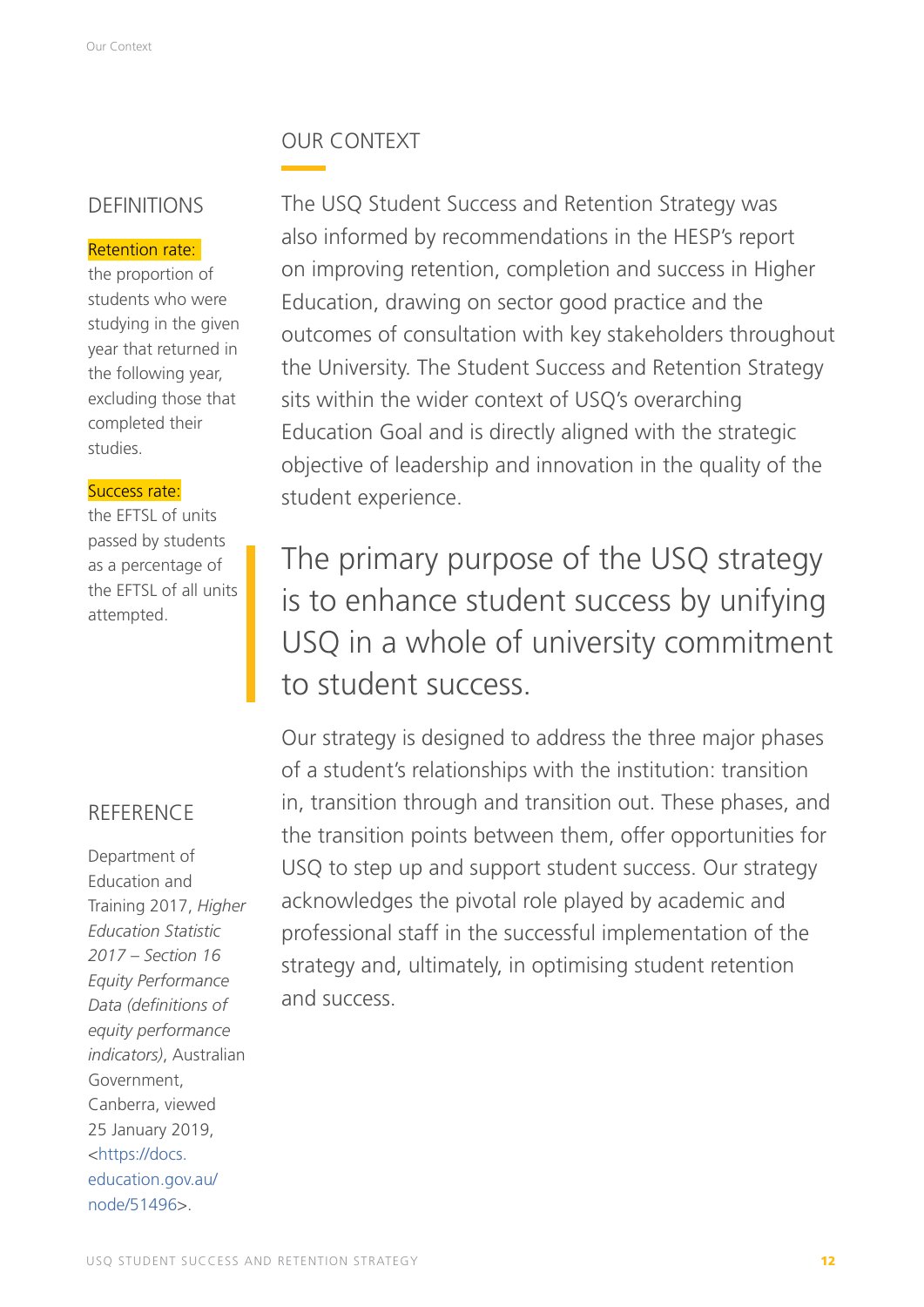Our plan is guided by six principles that encapsulate the values and culture of our university. In turn, the guiding principles are facilitated through four pillars to success which will provide students with the opportunities and supports that they need to successfully transition through each phase and stage of their journey at USQ.

Whilst created to address our current institutional and regulatory context, the plan also seeks to embrace innovation and prepare students for future employability pathways that are currently emerging or not yet known.

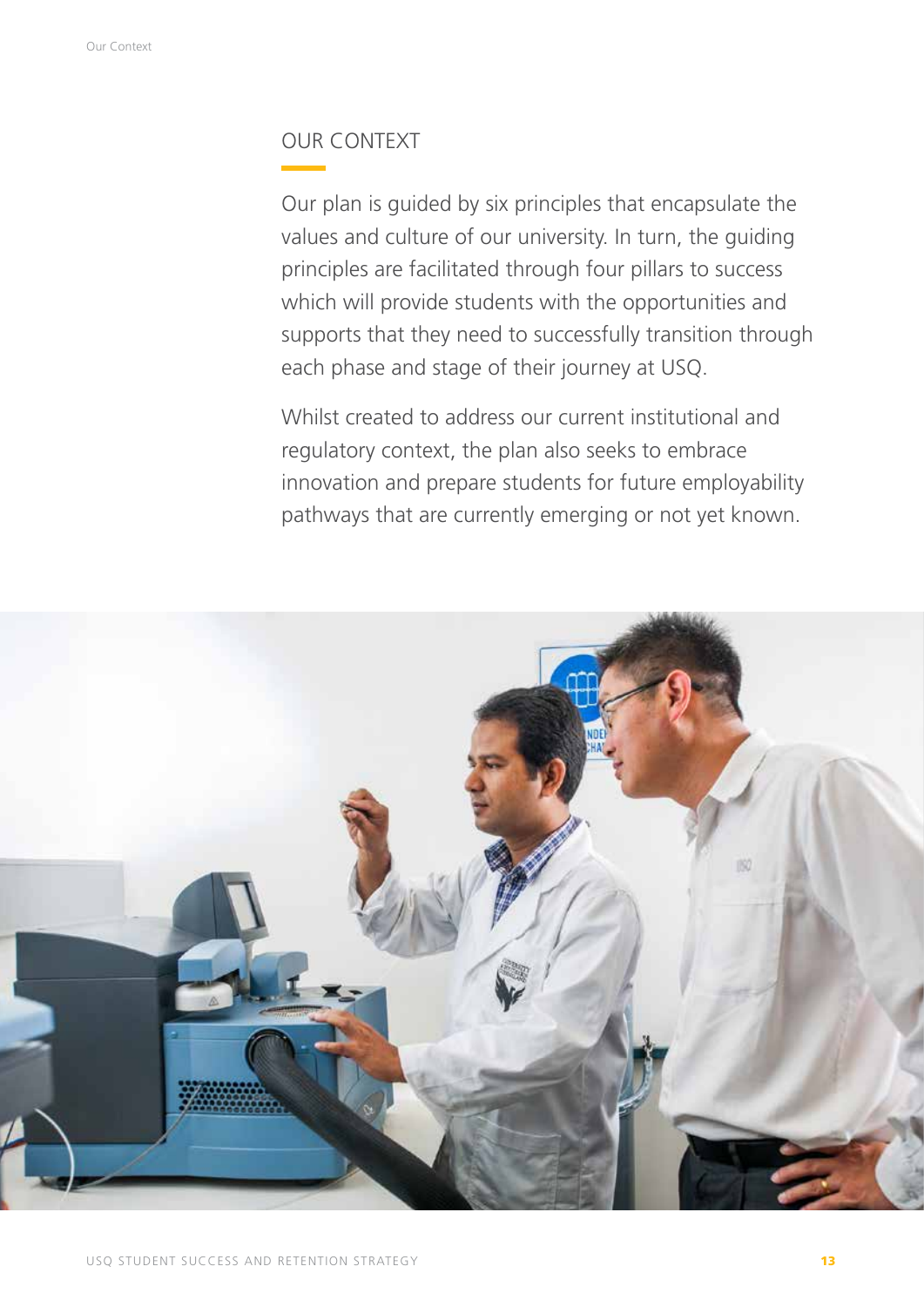# Our Guiding Principles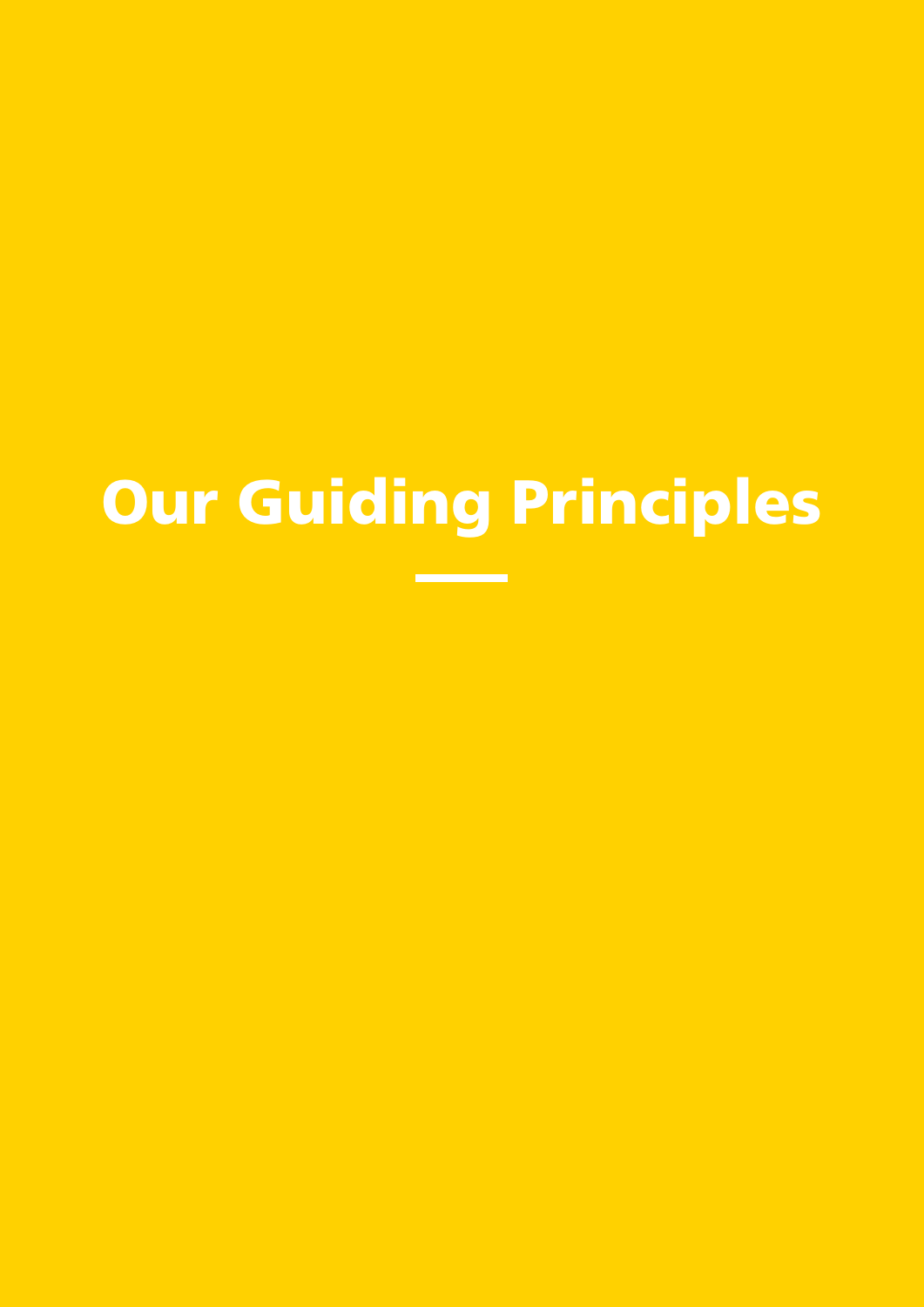#### OUR GUIDING PRINCIPLES

The following principles were developed to guide the creation of this strategy and identify resulting actions. They are interconnected and intersect with the different stages and phases of student transitions.

#### Student success is everyone's business.

At USQ, we believe that an institution wide approach to student success and retention is best practice. We understand that each and every staff member within the university can impact on our students in a positive way. We believe that a university wide approach allows staff to collectively support a shared vision of student success; where consistency does not mean a 'cookie cutter' approach but, instead, allows for nuanced approaches that reflect individual student needs and discipline characteristics.

#### A student centred approach is part of who we are.

Our staff put students first. High quality teaching and learning focuses on the student. We adopt a holistic view of our students, recognising they lead complex lives and bring with them a wealth of knowledge and experience. We acknowledge that each student will experience all transition stages and that they will do so in highly individualised ways. We seek to support them through all the phases and stages of learning while preparing them for, and creating a sense of connectedness with, their future goals and aspirations.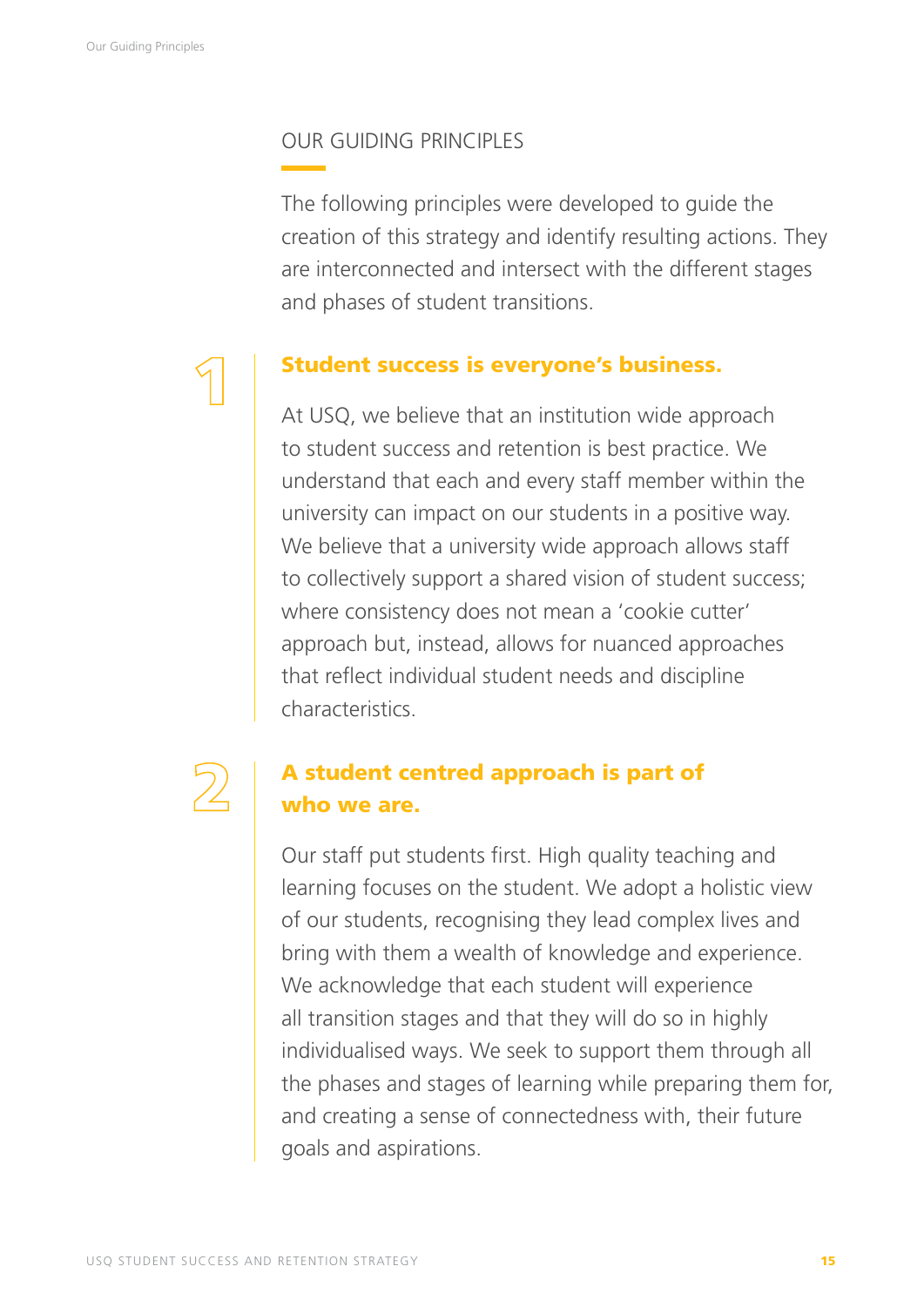#### OUR GUIDING PRINCIPLES

| ٠ |  |
|---|--|
|   |  |
|   |  |
|   |  |

#### Supporting our staff facilitates student success.

We recognise the important role played by each USQ staff member. We know that supporting our staff is the best way to support our students. We acknowledge their expertise, dedication and readiness to enhance student success and retention. We value our staff and believe investing in professional development that enhances their capacity and addresses their identified needs is critical to student success. We understand that maintaining high quality learning and teaching necessitates changing our practices to reflect the changing needs of our students and our changing educational context. We seek to support our staff throughout this process and believe that, by doing so, we will support students to succeed.



#### A sense of belonging is essential for all of us.

Our University community is spread across three campuses, with online learners throughout Australia and the world. Collectively, we represent one community. It is the values shared by staff and students, our mutual understandings and developing relationships that allow us to generate a sense of belonging. This sense of belonging engenders dedication in both staff and students and, through this, we collectively strive for success.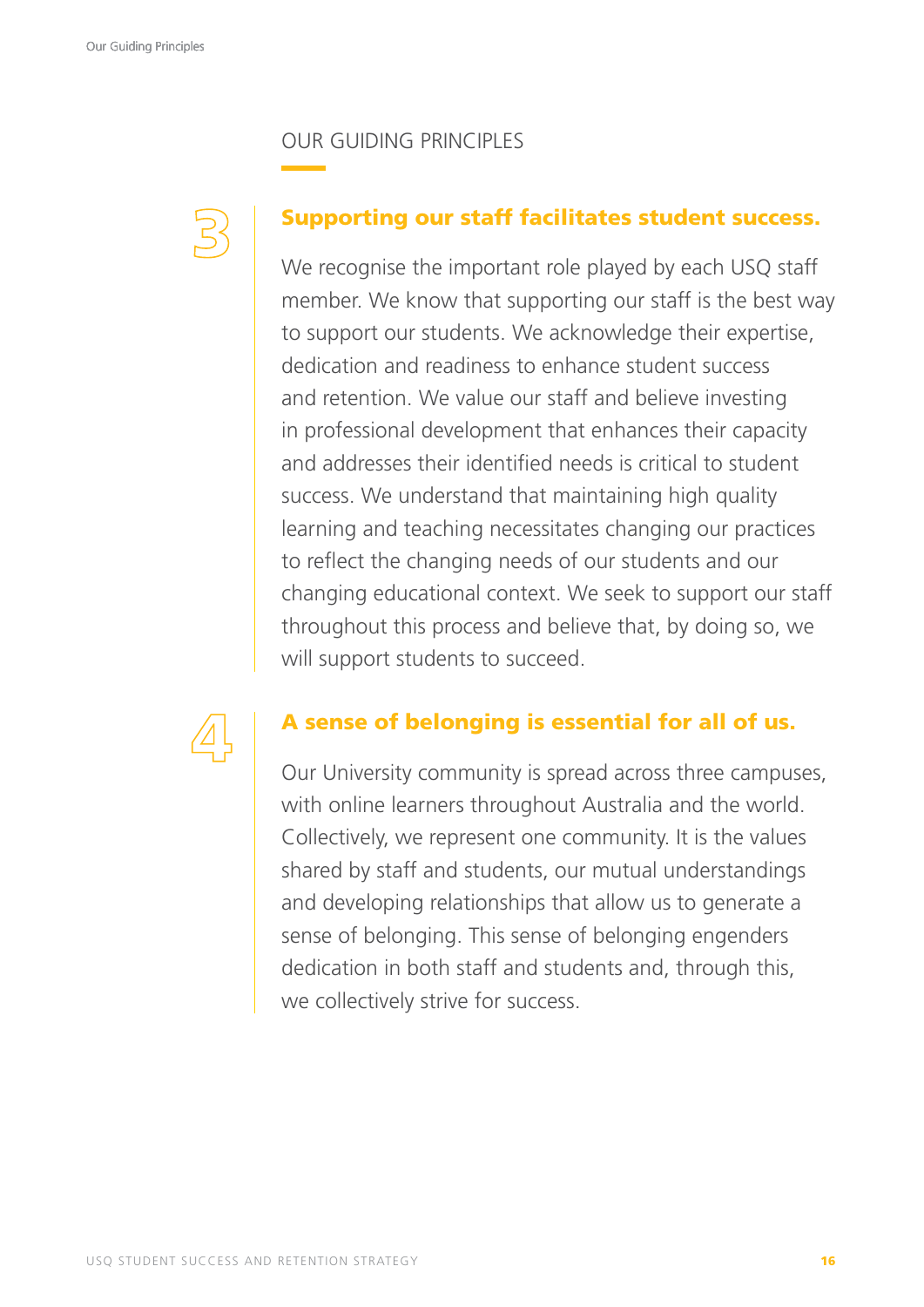#### OUR GUIDING PRINCIPLES

#### Inclusive practice is best practice.

We understand that some students experience more barriers than others and that some of these barriers are created by society and institutional norms. We seek to acknowledge and address these barriers and believe that, by doing so, we will improve the educational opportunities for all. We seek to actively promote equitable access through embracing best practice models for inclusive education.

### Students and staff working in partnership generates a sense of connectedness.

We believe that partnering with students throughout their studies empowers them to become engaged members of our community and to contribute to solving broader societal and university issues. We acknowledge students have both a right and an obligation to be active participants in shaping their learning journey. This document was developed in consultation with students and finalised after receiving their feedback. We are, and intend to continue, working in partnership with our students.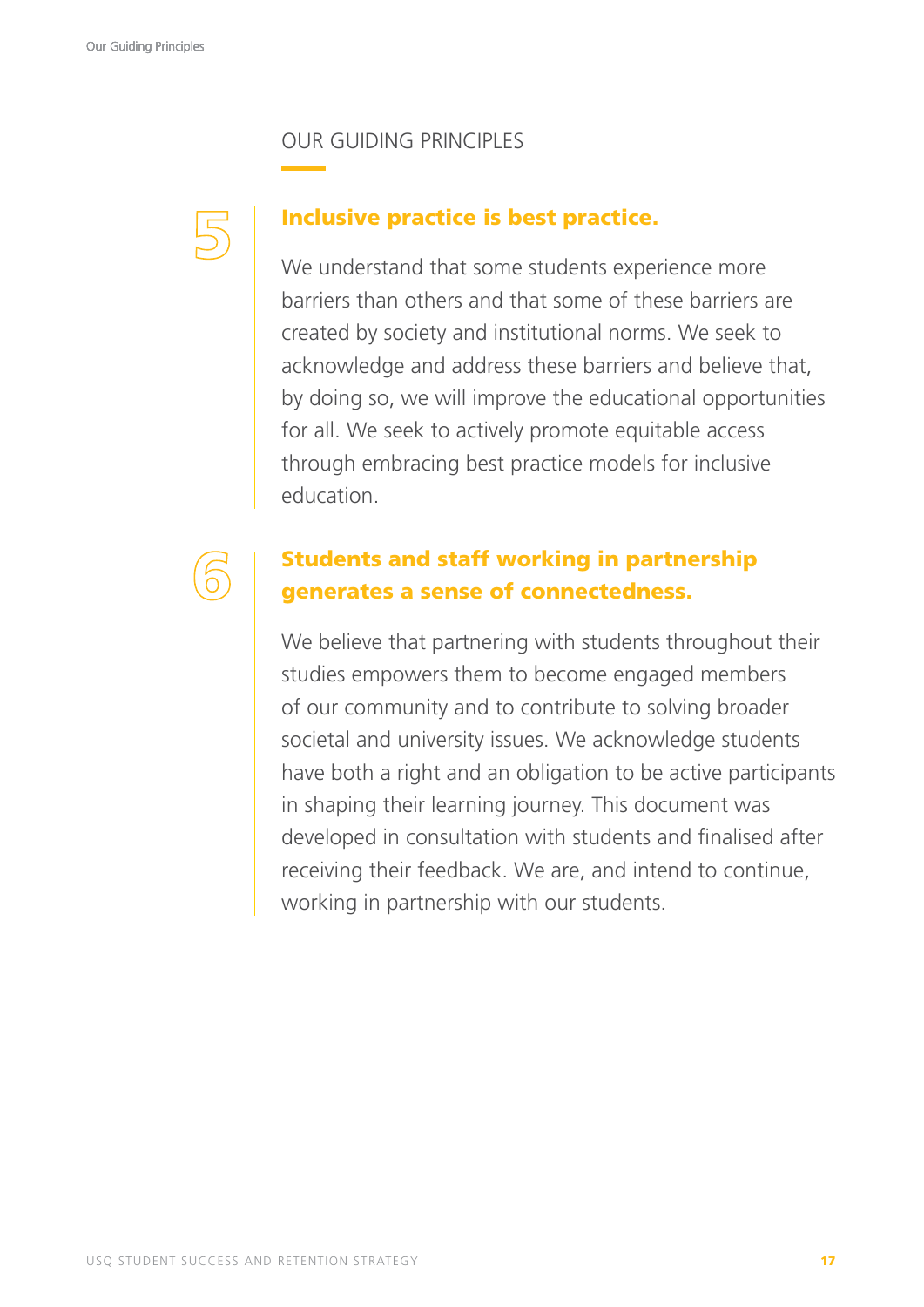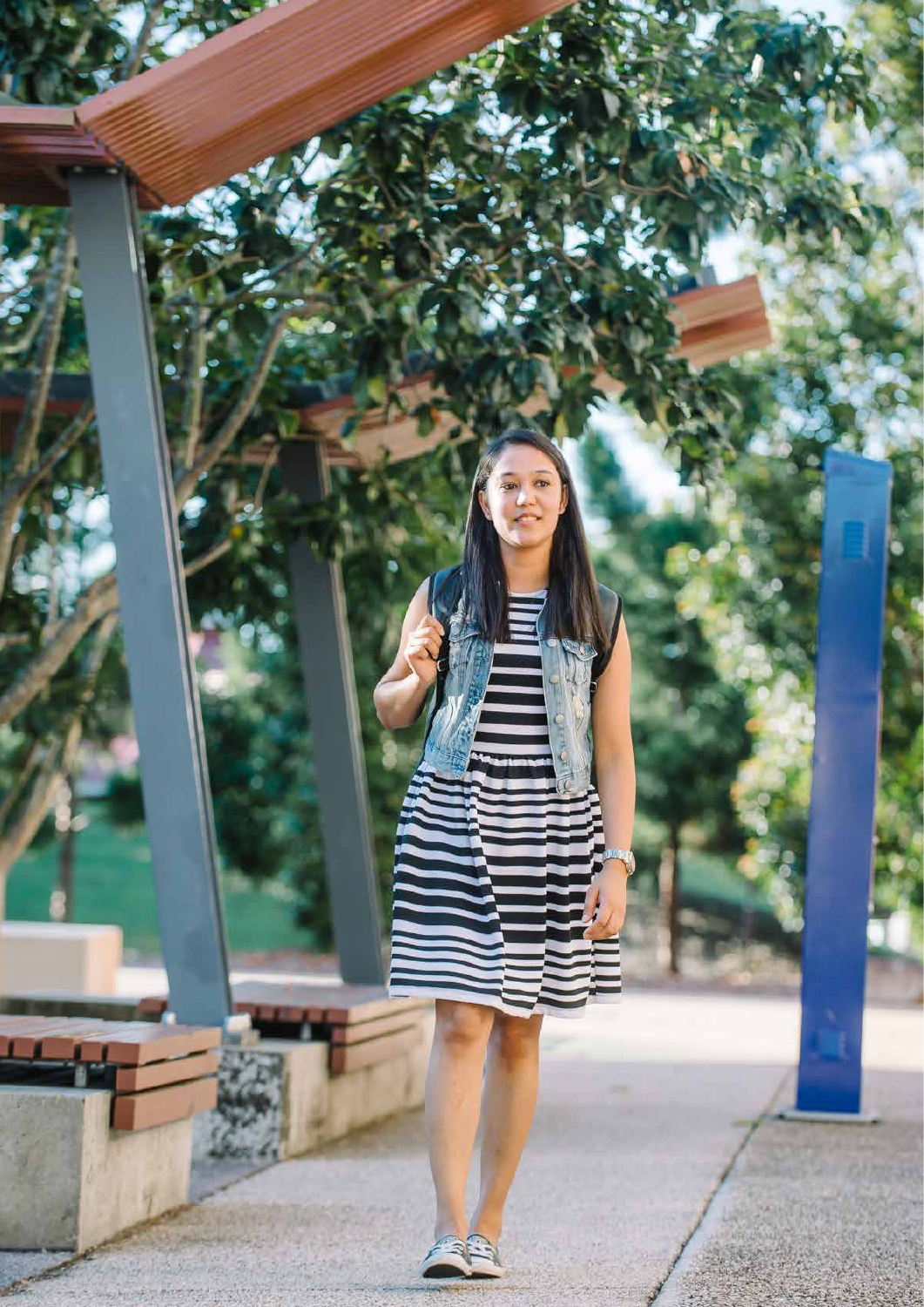## Student Transitions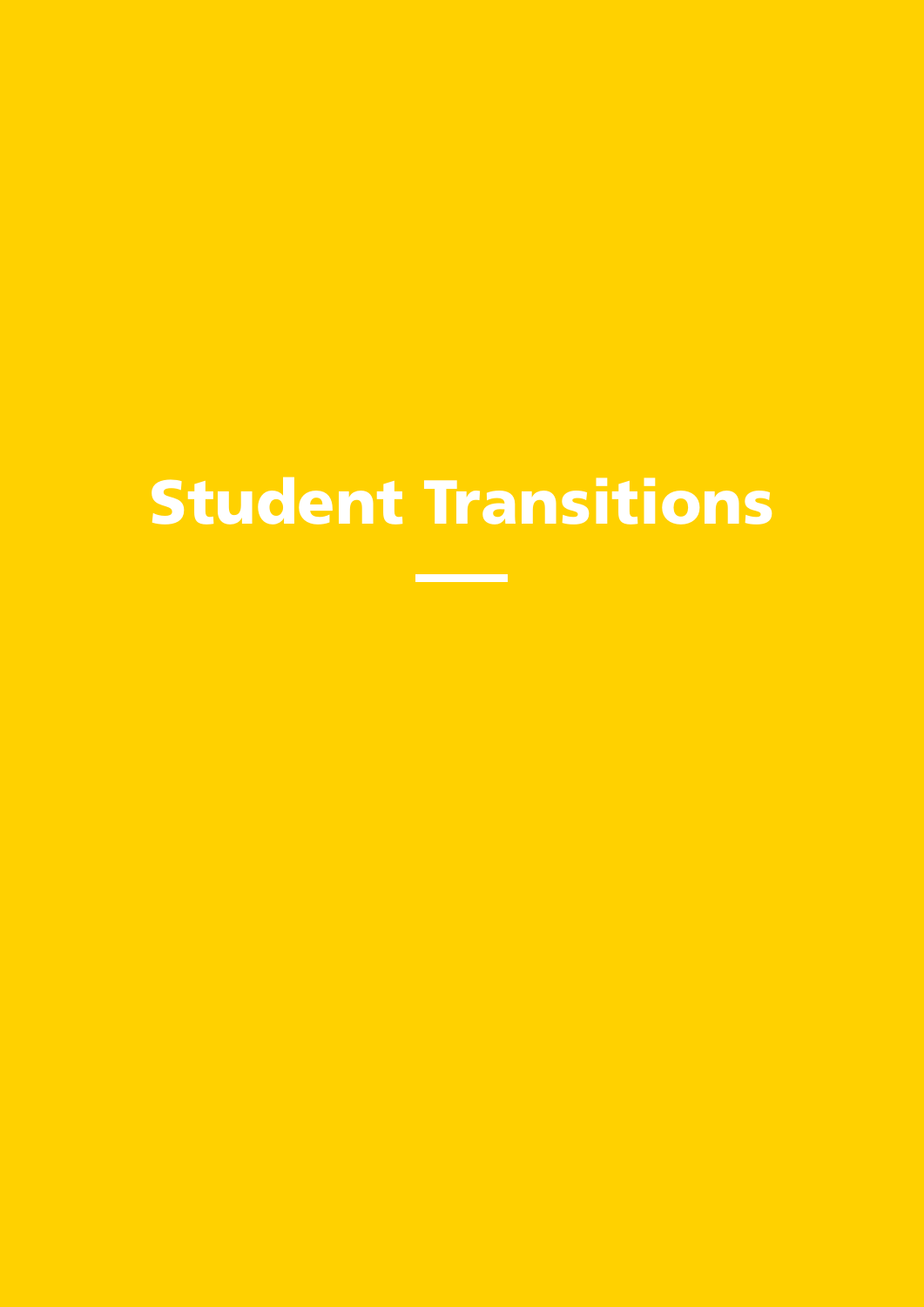#### STUDENT TRANSITIONS

Development of this strategy revealed synergies between governmental guidelines, research literature, sector-wide practice and our perceptions. There is consensus that students move through a series of transitions from future students and potential applicants, through to novice and continuing students, and then on to experienced students ready to graduate. These transitions are usually portrayed in three major phases which can be used to guide the structure of student success and retention plans.

The concept of transitions acknowledges that all students will move through these phases with each student experiencing the phases uniquely, bringing different experiences, meeting different challenges and having



different conceptions of success. By acknowledging each student's unique series of transitions, initiatives can be designed around key transition points and are not just point-in-time activities, but are available as and when needed.

Consultation with USQ staff and students revealed a shared understanding of the stages and phases that represent key points of transition and, thus, moments to step up to success.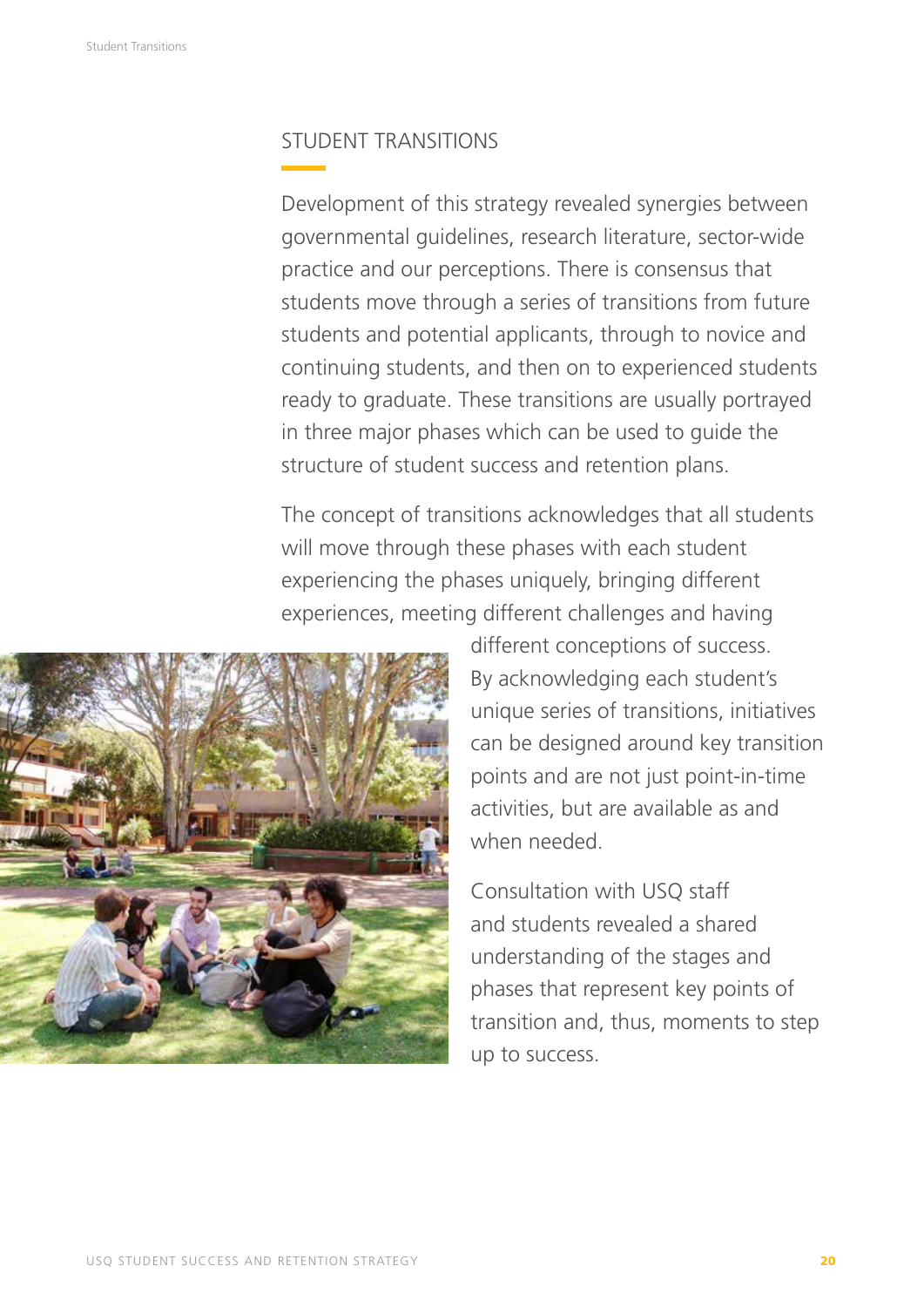#### STUDENT TRANSITIONS

| <b>Stage</b>                                            | <b>Our role:</b>                                                                                                                                                                                                                      |  |  |
|---------------------------------------------------------|---------------------------------------------------------------------------------------------------------------------------------------------------------------------------------------------------------------------------------------|--|--|
| <b>Transitioning In</b><br>(Future Students)            | • We believe potential students deserve the opportunity to get to know USQ,<br>who we are and what we value.                                                                                                                          |  |  |
|                                                         | • We seek to provide opportunities for potential students to fully understand<br>the educational offerings we offer and how they link to potential future<br>pathways.                                                                |  |  |
|                                                         | • We seek to appropriately identify, shape and meet the expectations of our<br>future students.                                                                                                                                       |  |  |
|                                                         | • We believe that careers planning and education assists in quiding students<br>to make informed decisions when selecting programs.                                                                                                   |  |  |
|                                                         | • We acknowledge that diverse student cohorts will transition into USQ at<br>many different stages of life and bring with them different educational,<br>personal and career experiences.                                             |  |  |
|                                                         | • We believe that enabling students' knowledge of, accurate self-assessment<br>of and enhancement of, academic and personal readiness leads to effective<br>transition into university.                                               |  |  |
| <b>Transitioning Through</b><br>(Current Students)      | • We believe supported and smooth movement into, between and out of year<br>levels and programs, is achieved by addressing key transition stages.                                                                                     |  |  |
|                                                         | • We acknowledge our student cohort may, within the course of their degree,<br>transition through in a non-linear, non-traditional or segmented manner.                                                                               |  |  |
|                                                         | • Whilst there are many transition points, we see the first year experience as<br>pivotal.                                                                                                                                            |  |  |
|                                                         | • We believe that partnering with students will support transition.                                                                                                                                                                   |  |  |
|                                                         | • We believe enhancing engagement with learning, peers, academic staff,<br>support services, university life, careers education and online environments<br>is essential for students to achieve success.                              |  |  |
|                                                         | • By tracking student progress, identifying potential risk indicators and<br>providing timely support, especially at transition points, we believe we can<br>support progression.                                                     |  |  |
| <b>Transitioning On</b><br><b>(Graduating Students)</b> | • We recognise employment as central to definitions of success. Consistently<br>making explicit the connections between course and program content,<br>assessment and career outcomes, develops employable and employed<br>graduates. |  |  |
|                                                         | • We acknowledge the numerous pathways open to students upon<br>graduation and seek to engender in our students a life-long love of<br>learning.                                                                                      |  |  |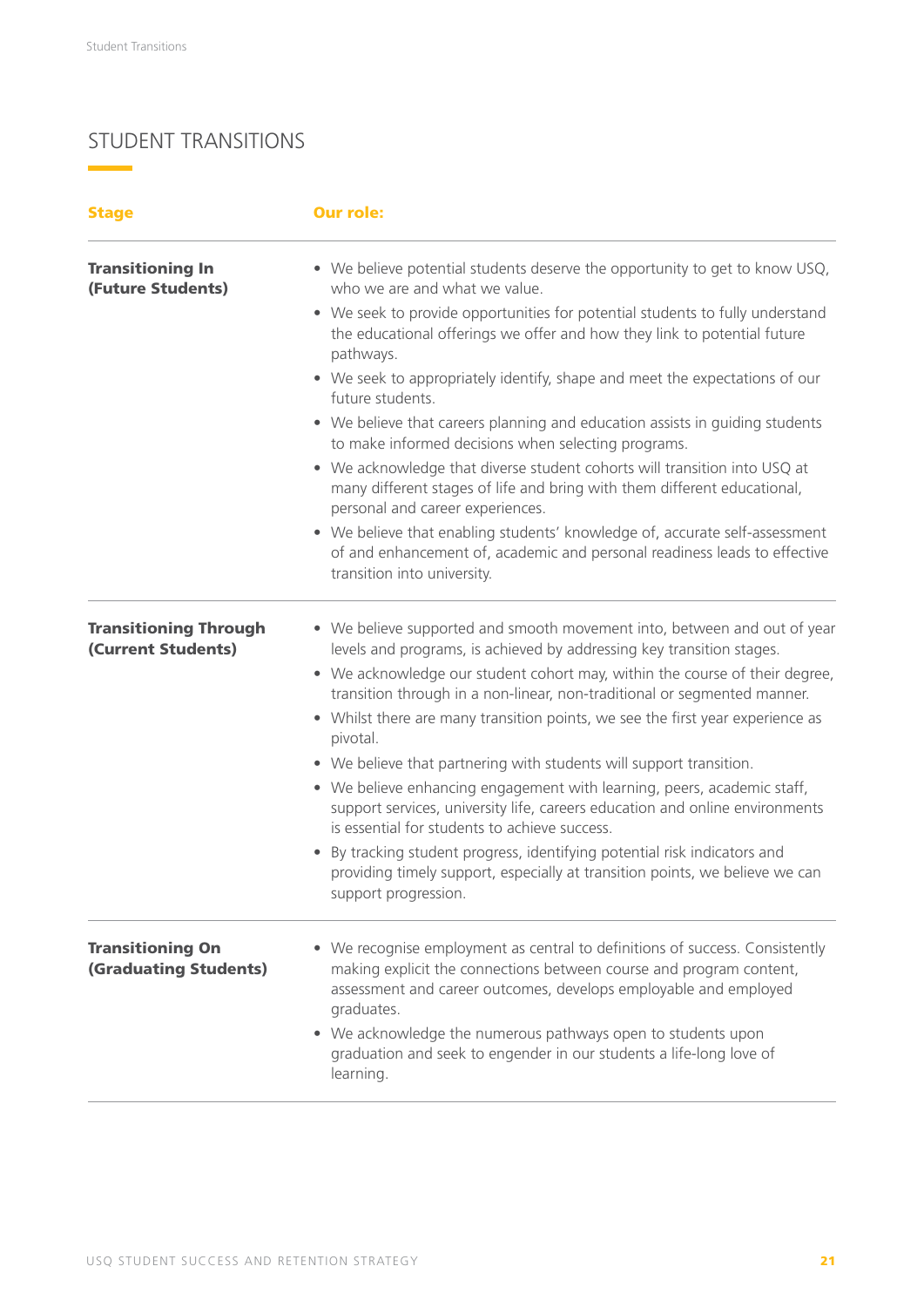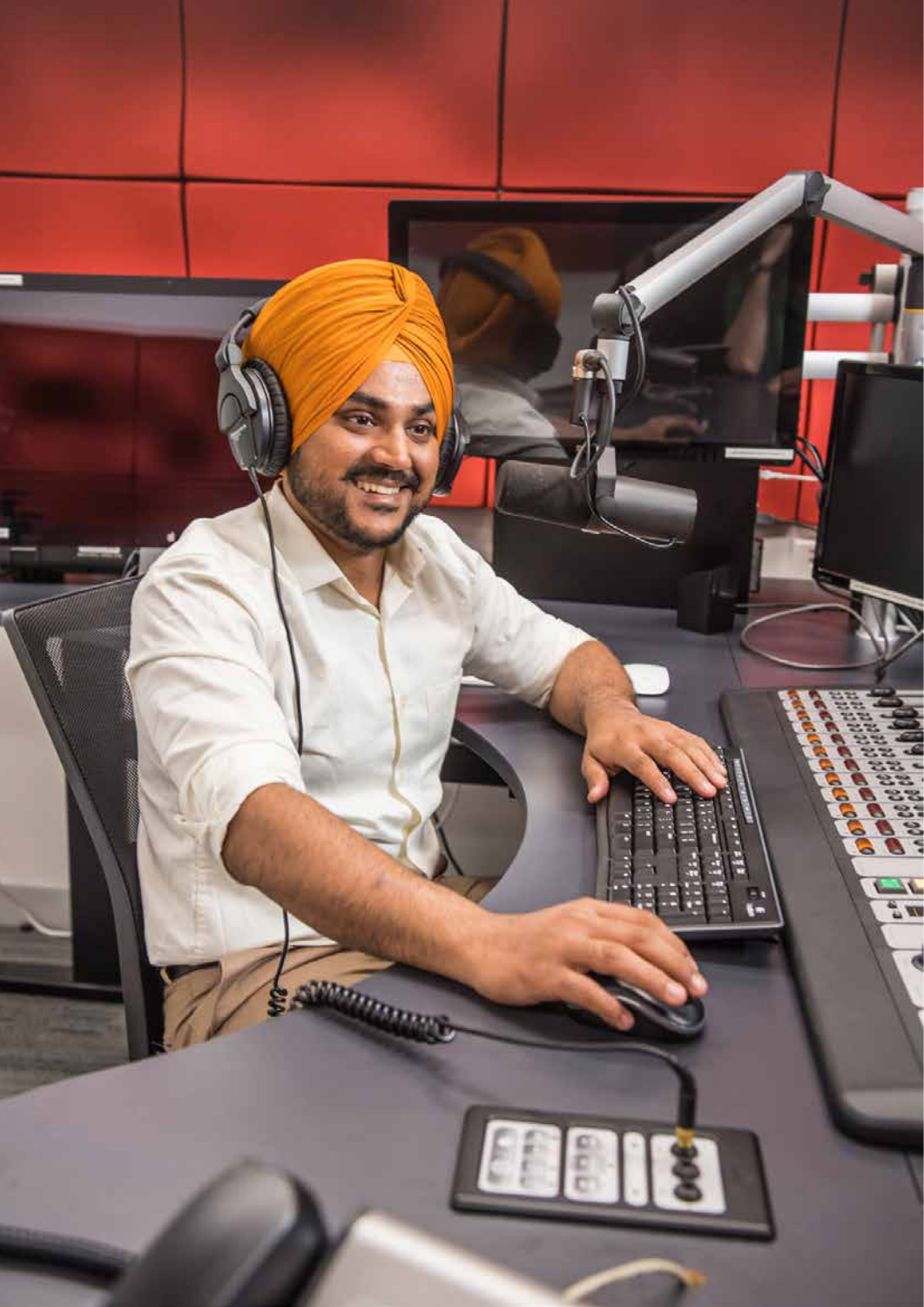The USQ culture is founded on our core values of respect, integrity and excellence.

"

**99**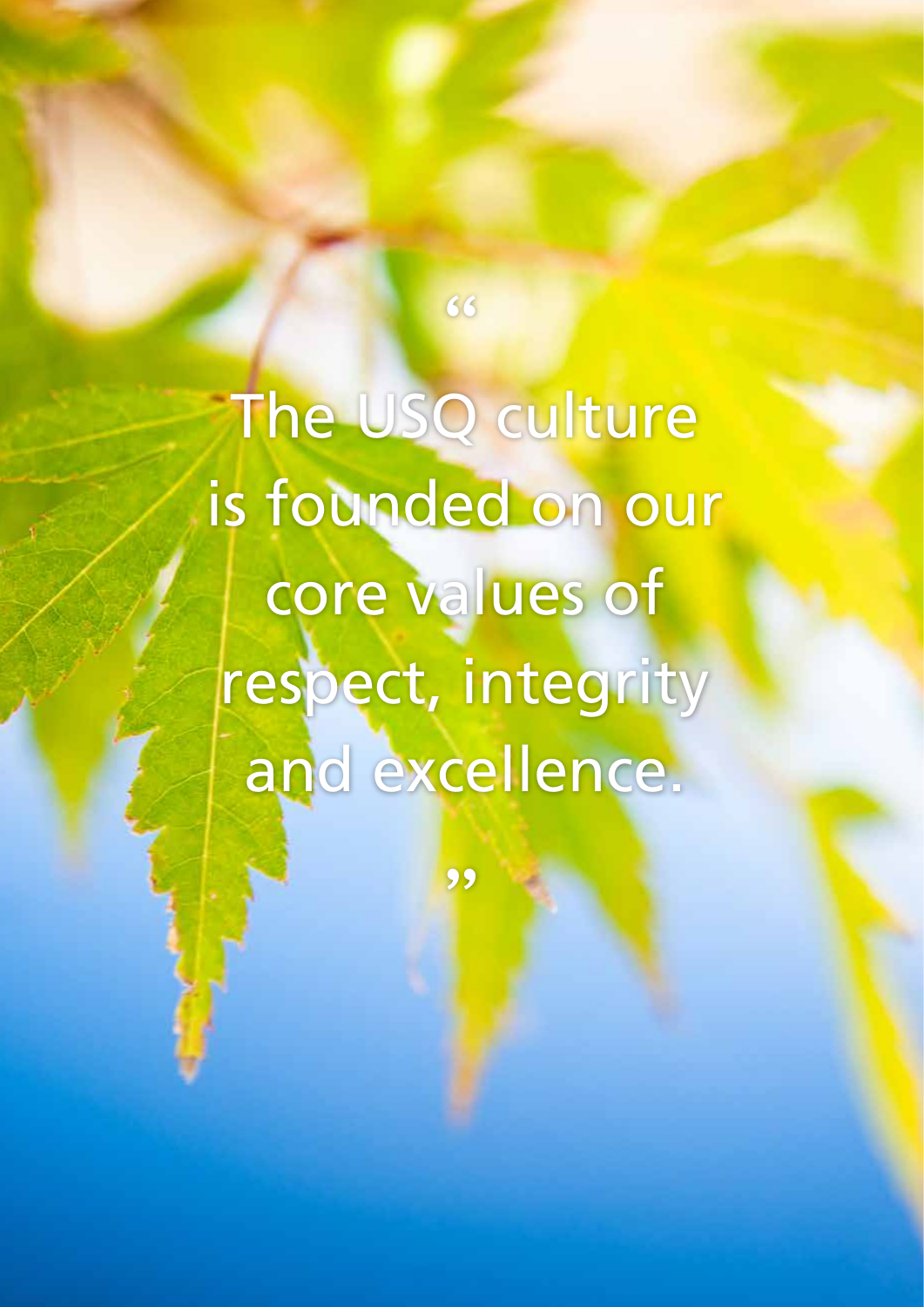## Our Commitment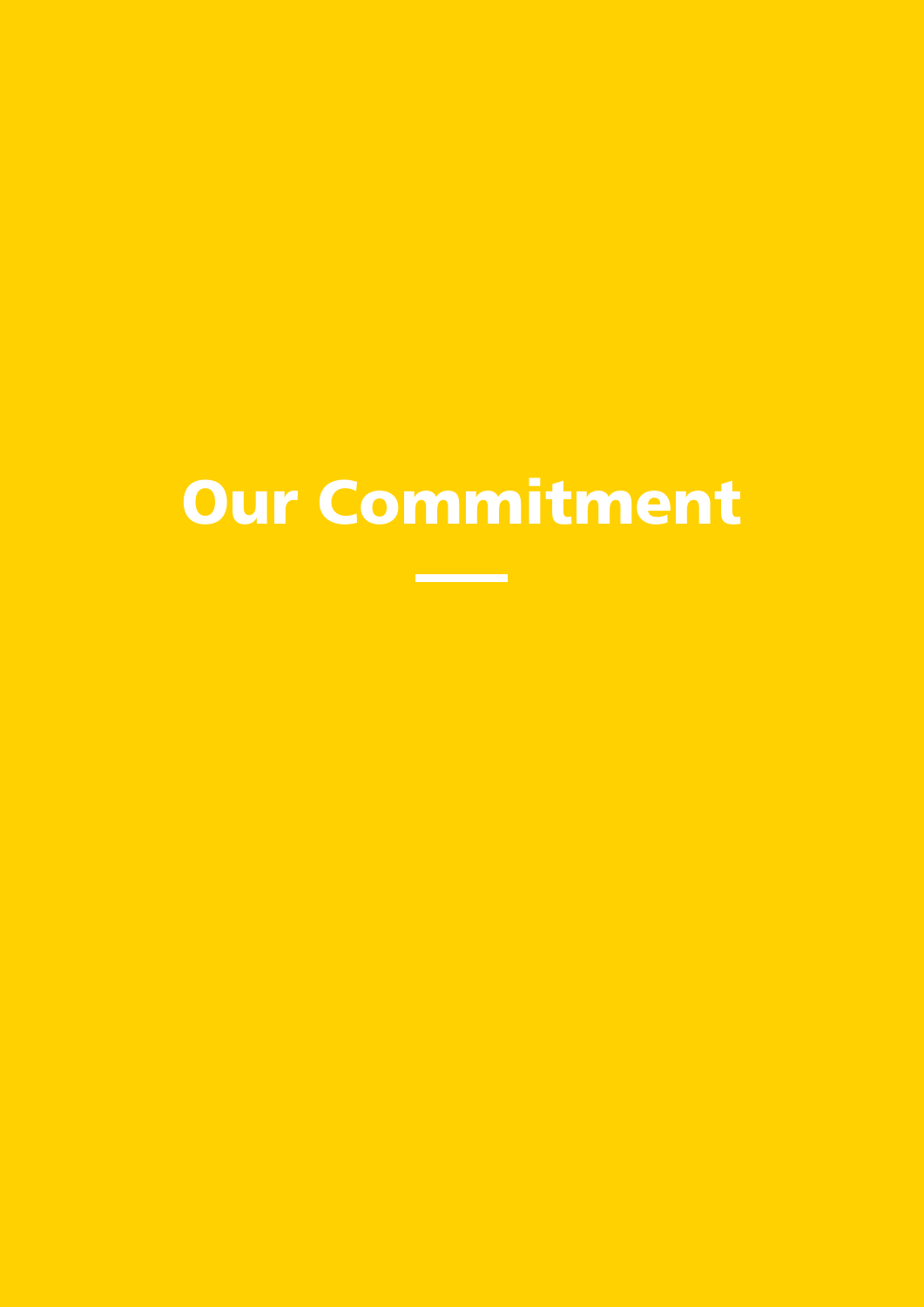#### OUR COMMITMENT

The issues associated with student success and retention have been widely investigated. While there is no single formula that ensures success, several key themes are apparent, drawn from existing research, best practice and industry guidelines.

These themes have been used to develop four pillars which underpin this strategy and span all transitions. The pillars are actioned differently for each transition phase, responding both to changing institutional contexts and student needs. The pillars are interdependent, with each facilitating the other.

The following actions, grouped under the four pillars, directly align with our institutional priorities, in particular, the student experience. They seek to address and support our diverse learners, be



they part-time, full-time, online or on campus. The actions are not exhaustive. They are designed to focus on current needs as well as remain responsive to our changing context and, by doing so, enhance and strengthen student success and retention.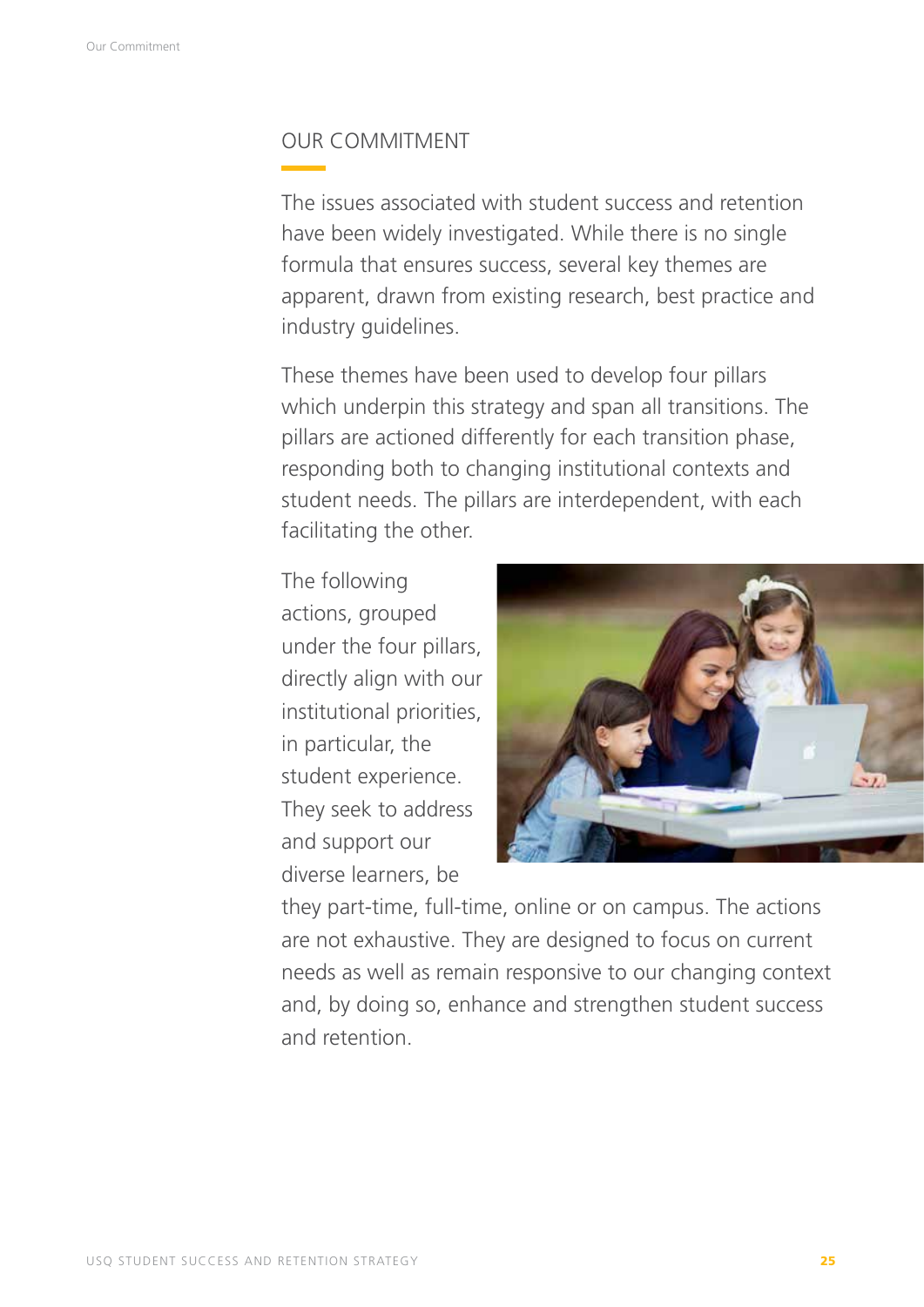#### OUR COMMITMENT

### **Pillar 1:** Knowing our students will help us support their journey.

We acknowledge that our students are a diverse group of individuals, each undertaking their study in different ways. We believe getting to know our students – who they are, how they learn and why they succeed – is essential to supporting their to transition from new student to graduate. Collecting, integrating and interrogating data on the learning behaviours of our students in real-life digital environments will assist us to better monitor student progress and support learning at each stage, from offer to employment. In order to do this, USQ will introduce systems that allow for automated analysis down to the student cohort level, and identify ways that this data can be communicated, or 'pushed out', to key stakeholders in a timely manner, resulting in improvements to learning design, support services and intervention strategies.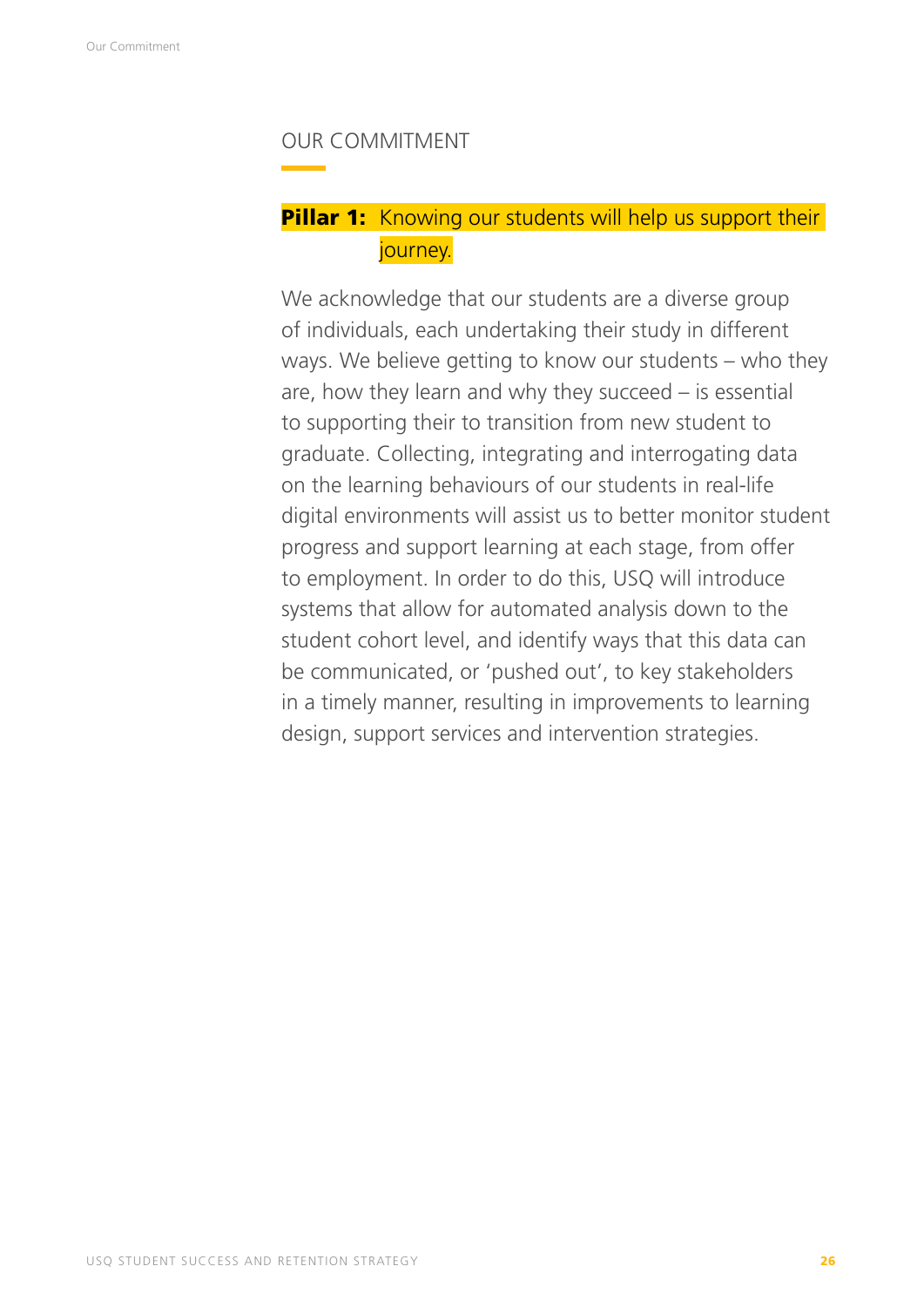### **PILLAR 1:** KNOWING OUR STUDENTS WILL HELP US SUPPORT THEIR JOURNEY

| <b>Action</b> |                                                                                                                                                                                                                                                                                                                                                                                                                                                                                                                                                                                                                                                                                                                                                                                                                                         | <b>Responsibility</b>                                                                               |
|---------------|-----------------------------------------------------------------------------------------------------------------------------------------------------------------------------------------------------------------------------------------------------------------------------------------------------------------------------------------------------------------------------------------------------------------------------------------------------------------------------------------------------------------------------------------------------------------------------------------------------------------------------------------------------------------------------------------------------------------------------------------------------------------------------------------------------------------------------------------|-----------------------------------------------------------------------------------------------------|
| 1.1           | Generate and harness data to provide actionable insights to<br>support student success, through the following activities:<br>Implementing and refining the use of Learning Analytics,<br>$\bullet$<br>that: unifies and clarifies the University's data needs;<br>identifies priorities and articulates how the data will be<br>collected and deployed; and includes the development of<br>specific measures and targets related to student success and<br>retention.<br>Applying current understandings of why students disengage<br>with study to better support and improve the experience of<br>USQ students in courses, programs, and across disciplines.<br>• Use data to develop a better understanding of our online<br>learners and the measures of 'success', 'at risk' and<br>'engagement' that are specific to this cohort. | Pro Vice-Chancellor (Education)<br>Pro Vice-Chancellor (Student Services)<br><b>Executive Deans</b> |
|               | <b>1.2</b> Identify the numerous cohorts within USQ in order to initiate<br>cohort analysis that facilitates a greater understanding of our<br>students and how to respond to their learning needs. Utilise<br>these learnings in order to identify cohorts who would benefit<br>from entrance or exit interviews.                                                                                                                                                                                                                                                                                                                                                                                                                                                                                                                      | Pro Vice-Chancellor (Student Services)<br>Pro Vice-Chancellor (Education)                           |

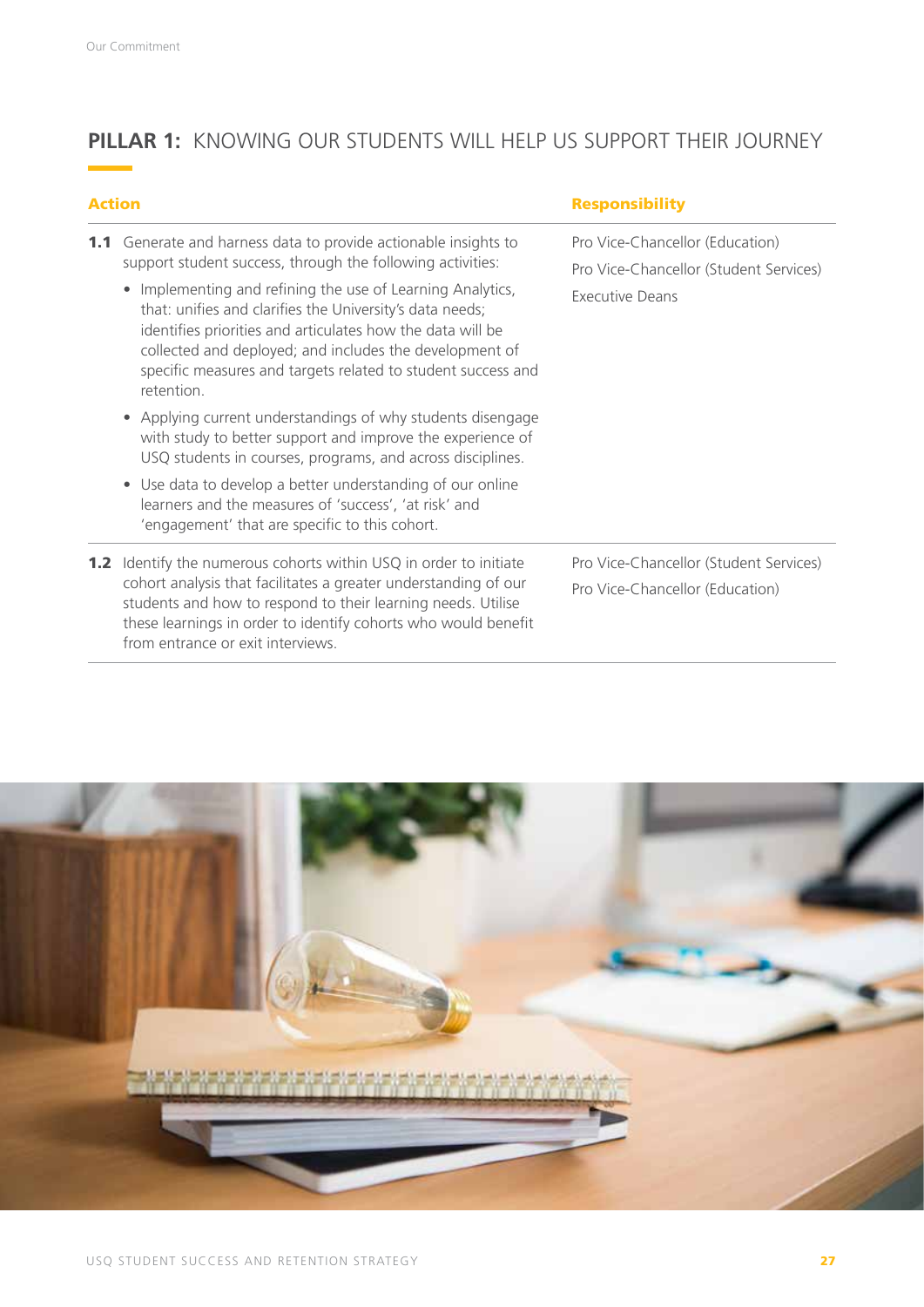#### OUR COMMITMENT

#### **Pillar 2:** High quality educational experiences are key.

Learning and teaching is our core business and our passion at USQ. Best practice in learning and teaching is achieved through investing in staff, effective support services for students and well-designed learning environments. To this end, USQ will provide high quality learning and teaching through a collective commitment to innovative pedagogical practices, with a learner-oriented focus, in an inclusive learning environment. Capacity building for staff will be supported through provision of opportunities for professional learning and development and through the recognition and reward of innovative and effective teaching. Student transitions will be enhanced through improved learning and assessment experiences that prepare them for the next stage of their learning journey.

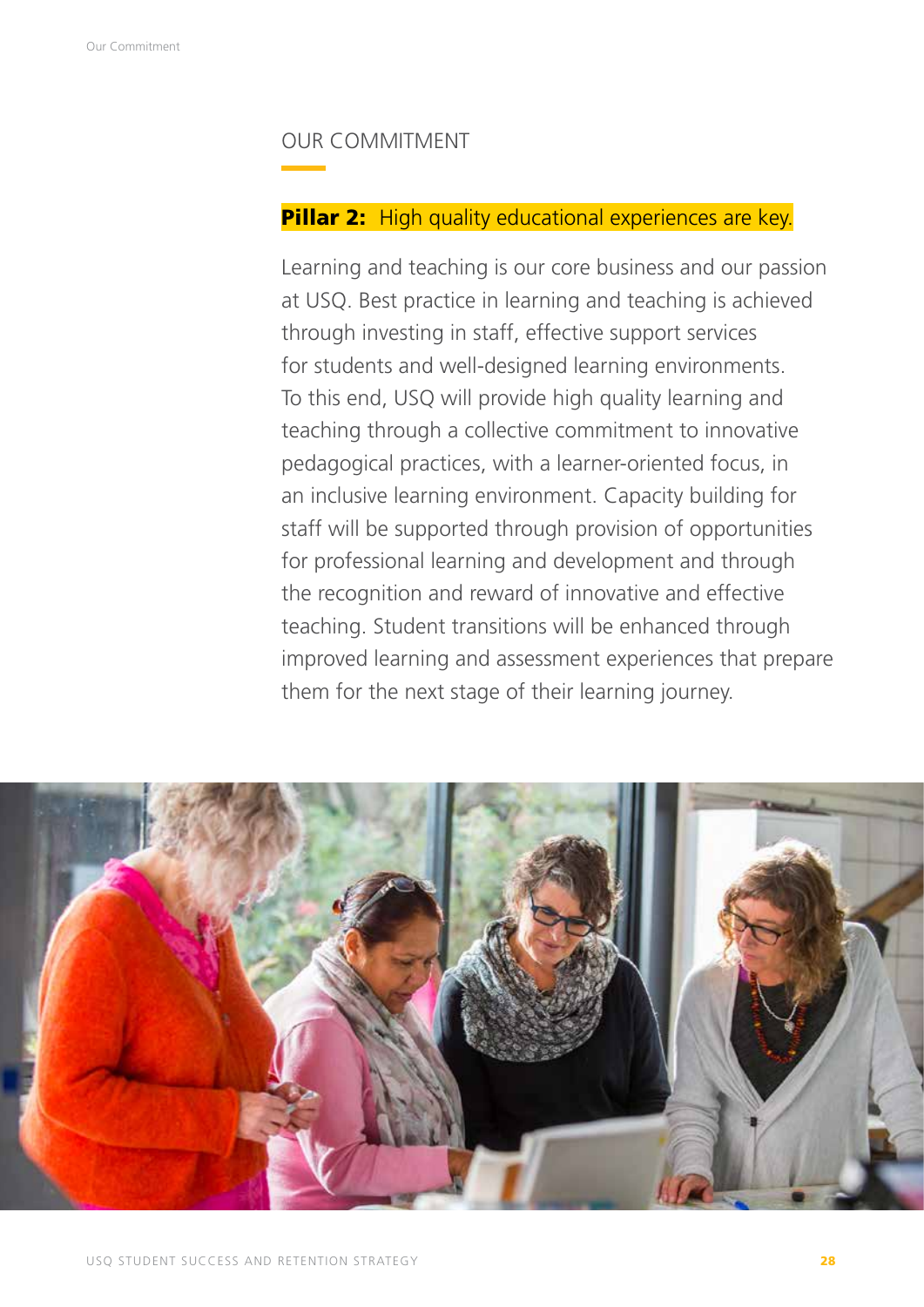### **PILLAR 2:** HIGH QUALITY EDUCATIONAL EXPERIENCES ARE KEY

| <b>Action</b> |                                                                                                                                                                                                                                                                                                                                                                                                                                                                                                                                                                                                                                                                                                                                                                                                                                                                                                                                                                                                                                                                                                                | <b>Responsibility</b>                                                                               |  |
|---------------|----------------------------------------------------------------------------------------------------------------------------------------------------------------------------------------------------------------------------------------------------------------------------------------------------------------------------------------------------------------------------------------------------------------------------------------------------------------------------------------------------------------------------------------------------------------------------------------------------------------------------------------------------------------------------------------------------------------------------------------------------------------------------------------------------------------------------------------------------------------------------------------------------------------------------------------------------------------------------------------------------------------------------------------------------------------------------------------------------------------|-----------------------------------------------------------------------------------------------------|--|
|               | 2.1 Strengthen the first-year experience through the following<br>activities:<br>Developing a USQ First Year Curriculum Pedagogy, and<br>applying initially to the first-year experience in Education,<br>Engineering, Nursing and Business.<br>Recognising the specialised role played by educators<br>$\bullet$<br>working with first year students by developing targeted<br>professional development in transition pedagogy and the<br>first-year experience at USQ.                                                                                                                                                                                                                                                                                                                                                                                                                                                                                                                                                                                                                                       | Pro Vice-Chancellor (Education)<br><b>Executive Deans</b>                                           |  |
|               | 2.2 Enhance and innovate our educational product offerings<br>including curriculum design through:<br>Developing and implementing a USQ Learning and Teaching<br>$\bullet$<br>Model that can equitably meet the needs of online and<br>on campus students and is appropriate to the different<br>level and design of programs.<br>Shaping pedagogical and technological approaches to<br>engage online learners, by identifying and applying best<br>practice, in order to improve the educational experience and<br>outcomes of our largest student cohort.<br>Providing an assessment environment that enables success,<br>through authentic tasks that clearly link to the learning<br>experience of courses and timely provision of appropriate<br>assessment materials and feedback.<br>Build capacity of all staff (including casual staff) through the<br>$\bullet$<br>provision of a suite of professional development initiatives<br>(including appropriate induction procedures), that are<br>tailored to support student success and retention and reflect<br>the initiatives within this strategy. | Pro Vice-Chancellor (Education)<br><b>Executive Deans</b>                                           |  |
|               | 2.3 Promote access, equity and diversity in the student cohort<br>through the following activities:<br>• Applying guidelines for Universal Design for Learning and<br>Teaching to strategically identified courses in order to<br>enhance inclusive practice.<br>Develop a systematic approach to identifying courses<br>with high failure and/or low student satisfaction rates and<br>implement targeted intervention and support programs to<br>enhance skills in course design and delivery, and embed<br>academic supports.<br>Over the course of the strategy, identify eight to ten core<br>$\bullet$<br>undergraduate courses across a range of disciplines, and<br>two full program, and significantly reduce the cost of study<br>by adopting open source textbooks.                                                                                                                                                                                                                                                                                                                                 | Pro Vice-Chancellor (Student Services)<br>Pro Vice Chancellor (Education)<br><b>Executive Deans</b> |  |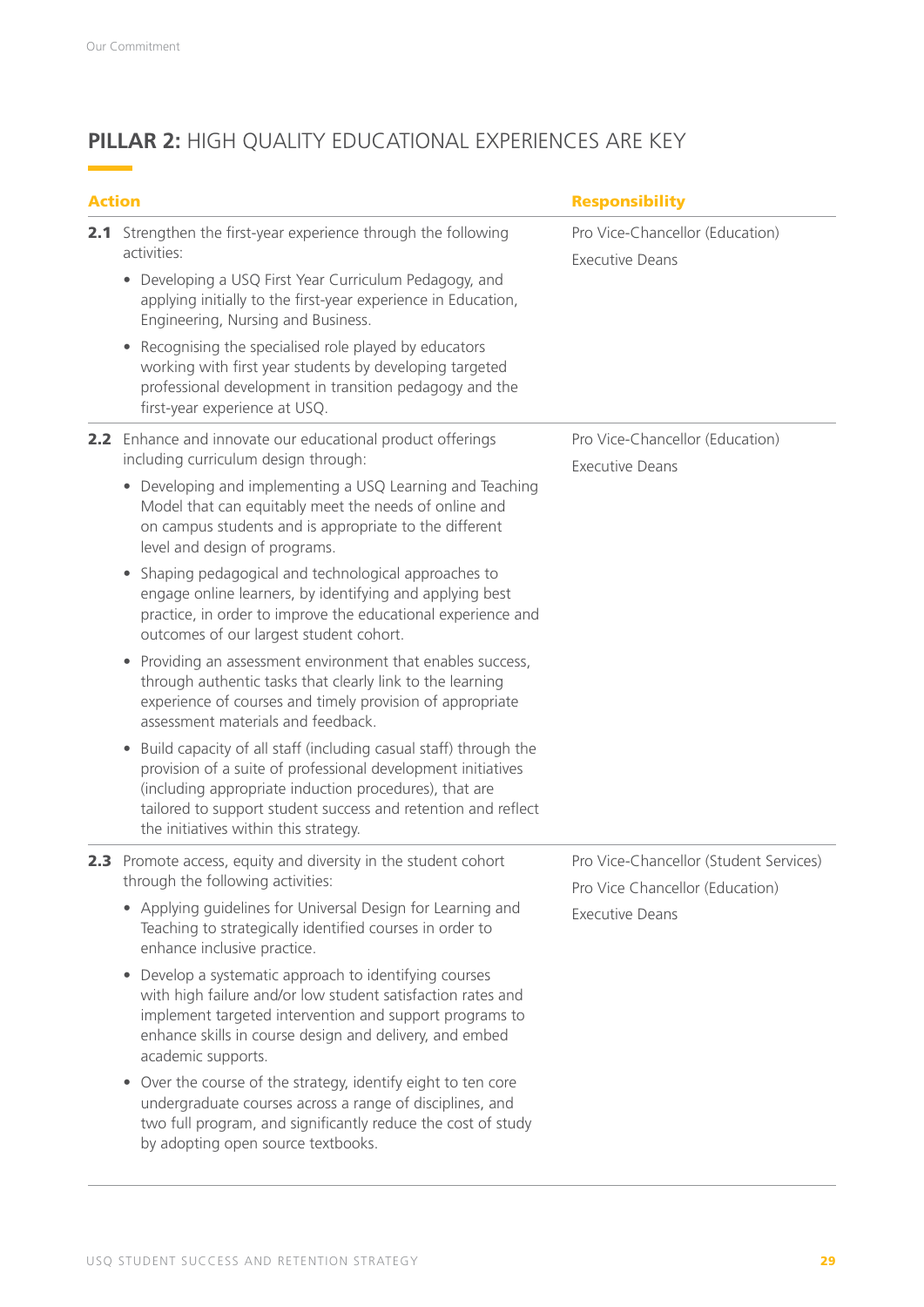#### OUR COMMITMENT

### Pillar 3: Targeted, timely and relevant support facilitates student success.

Currently, there is a wide range of support services available to students; however many students who could benefit from these services do not take up the opportunity, or appear unaware, of the supports available. Using reliable data helps us to identify times of potential risk, as well as the indicators that anticipate risk, to ensure the provision of timely and targeted support, including interventions for learning, and embedded academic and personal services

that ensure students have the support they require to be successful learners. We will create a support model that focuses on developing a sense of belonging through partnerships with students, promoting



emotional well-being and encouraging active learning. This will be contextualised for each transition phase and students' diverse needs and experiences as they transition in and through higher education.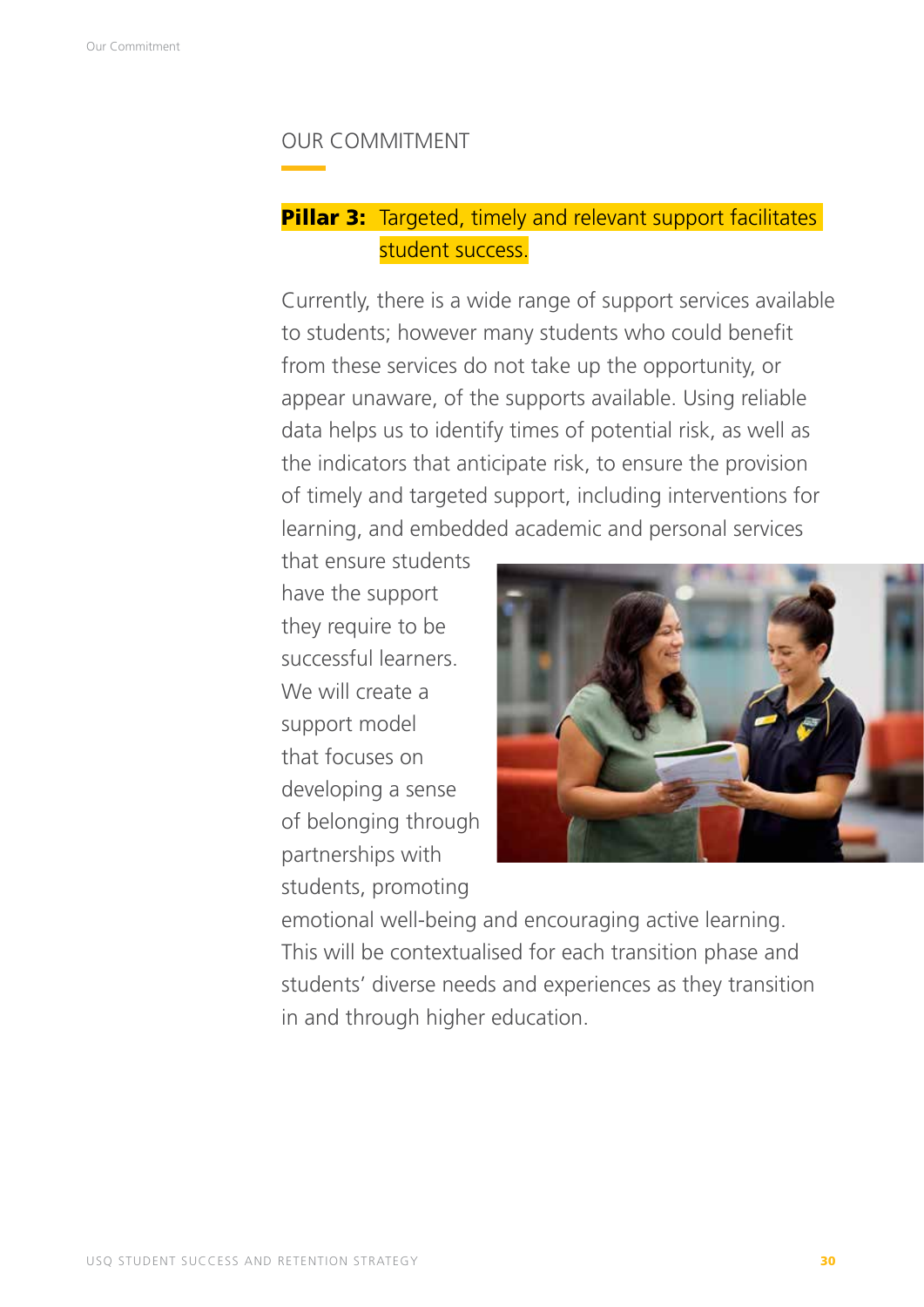### **PILLAR 3:** TARGETED, TIMELY AND RELEVANT SUPPORT FACILITATES STUDENT SUCCESS

| <b>Action</b> |                                                                                                                                                                                                                                                                                                | <b>Responsibility</b>                                                                               |  |
|---------------|------------------------------------------------------------------------------------------------------------------------------------------------------------------------------------------------------------------------------------------------------------------------------------------------|-----------------------------------------------------------------------------------------------------|--|
|               | <b>3.1</b> Monitor, identify and develop intervention programs for<br>all students, through the following activities:                                                                                                                                                                          | Pro Vice-Chancellor (Education)<br>Pro Vice-Chancellor (Student Services)<br><b>Executive Deans</b> |  |
|               | • Develop and implement support strategies for students from<br>culturally and linguistically diverse backgrounds who are<br>experiencing significant challenges and disadvantages with<br>accessing and participating fully in learning opportunities.                                        |                                                                                                     |  |
|               | • Implement a program for targeted cohorts to assist in<br>developing resilience, self-efficacy and engagement.                                                                                                                                                                                |                                                                                                     |  |
|               | Implement Phase 2 of the Assistive Intervention<br>$\bullet$<br>Management Strategy (AIMS) with a sophisticated and<br>contemporary suite of intervention activities to support<br>student retention at USQ.                                                                                   |                                                                                                     |  |
|               | <b>3.2</b> Design and implement a university wide integrated student<br>support and service model that supports student transitions<br>through:                                                                                                                                                | Pro Vice-Chancellor (Student Services)<br>Pro Vice-Chancellor (Education)                           |  |
|               | • Creating an intuitive and robust end-to-end enrolment<br>process where 90% of students can successfully navigate<br>the path from login to subject enrolment independently,<br>using the self-service resources available to them without<br>needing to contact a University representative. |                                                                                                     |  |
|               | Facilitating the embedding of employability and career<br>$\bullet$<br>development across the curriculum by developing modules<br>for first year and capstone courses.                                                                                                                         |                                                                                                     |  |
|               | Drawing upon the existing knowledge base on enhancing<br>$\bullet$<br>student mental health and wellbeing to cater to the diverse<br>needs of students within the USQ context.                                                                                                                 |                                                                                                     |  |
|               | Employing cohort-building strategies within programs and<br>$\bullet$<br>disciplines, tailored to students studying online, on campus<br>and through the residential colleges.                                                                                                                 |                                                                                                     |  |
|               | Developing a USQ Digital Literacy Blueprint that enhances<br>$\bullet$<br>the digital literacies of staff and students, enabling the<br>development of the digital skills needed to thrive in a global<br>work context and to become effective, engaged, global<br>citizens.                   |                                                                                                     |  |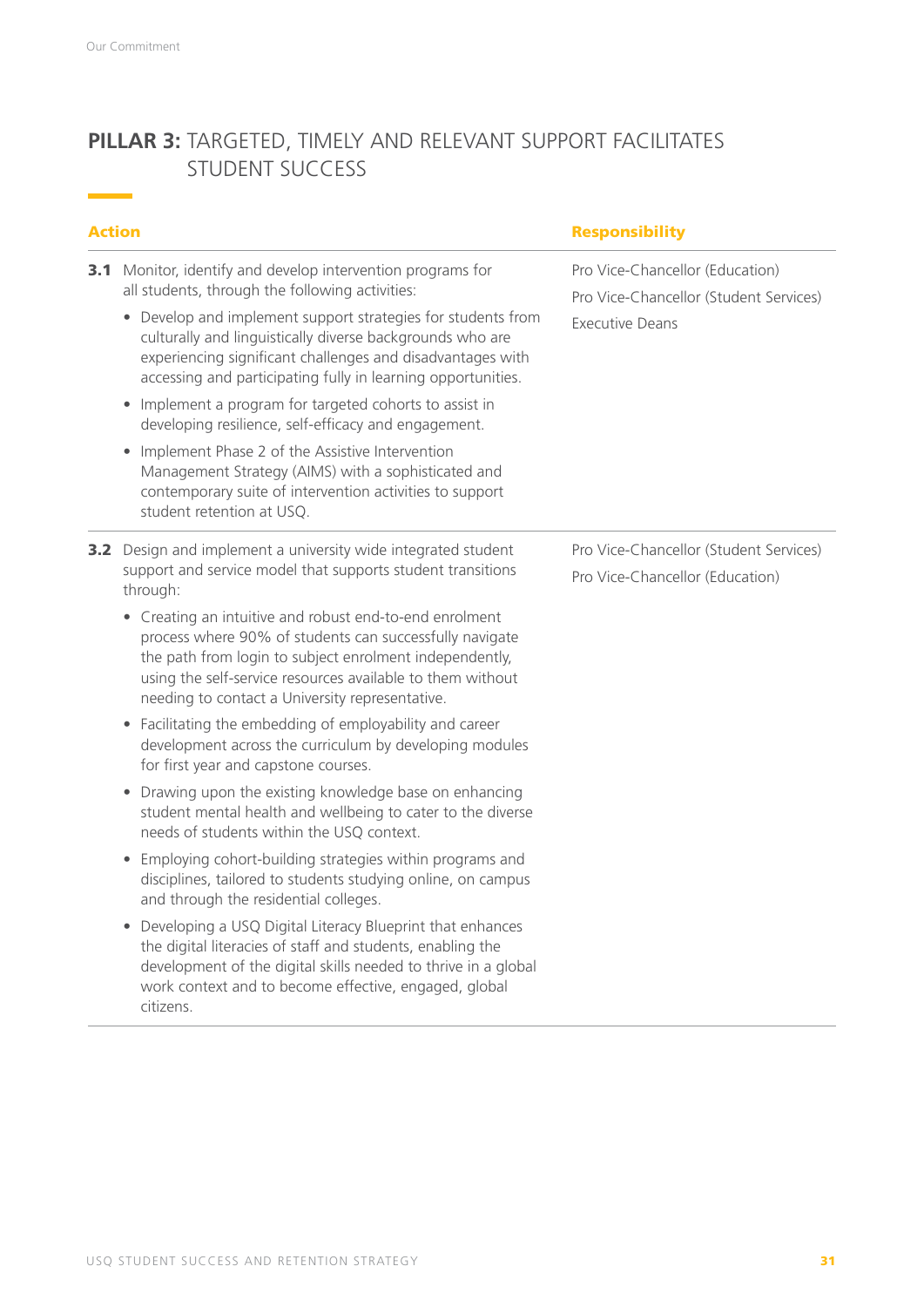#### OUR COMMITMENT

### **Pillar 4:** Communication and collaboration enable a coordinated USQ approach.

The final theme is the need for a whole of university approach to success and retention that is founded on clear communication and collaboration. Communication with students prior to commencing study provides them with the opportunity to begin to develop the skills and knowledge required to transition to successful tertiary study. Ongoing communication, as students transition through education, will be purposeful, 'just in time' and delivered in the right style and format. We understand the importance of recognising students as socio-culturally diverse participants in higher education, and that students will respond best when communication is linked to their life experiences and self-constructions.

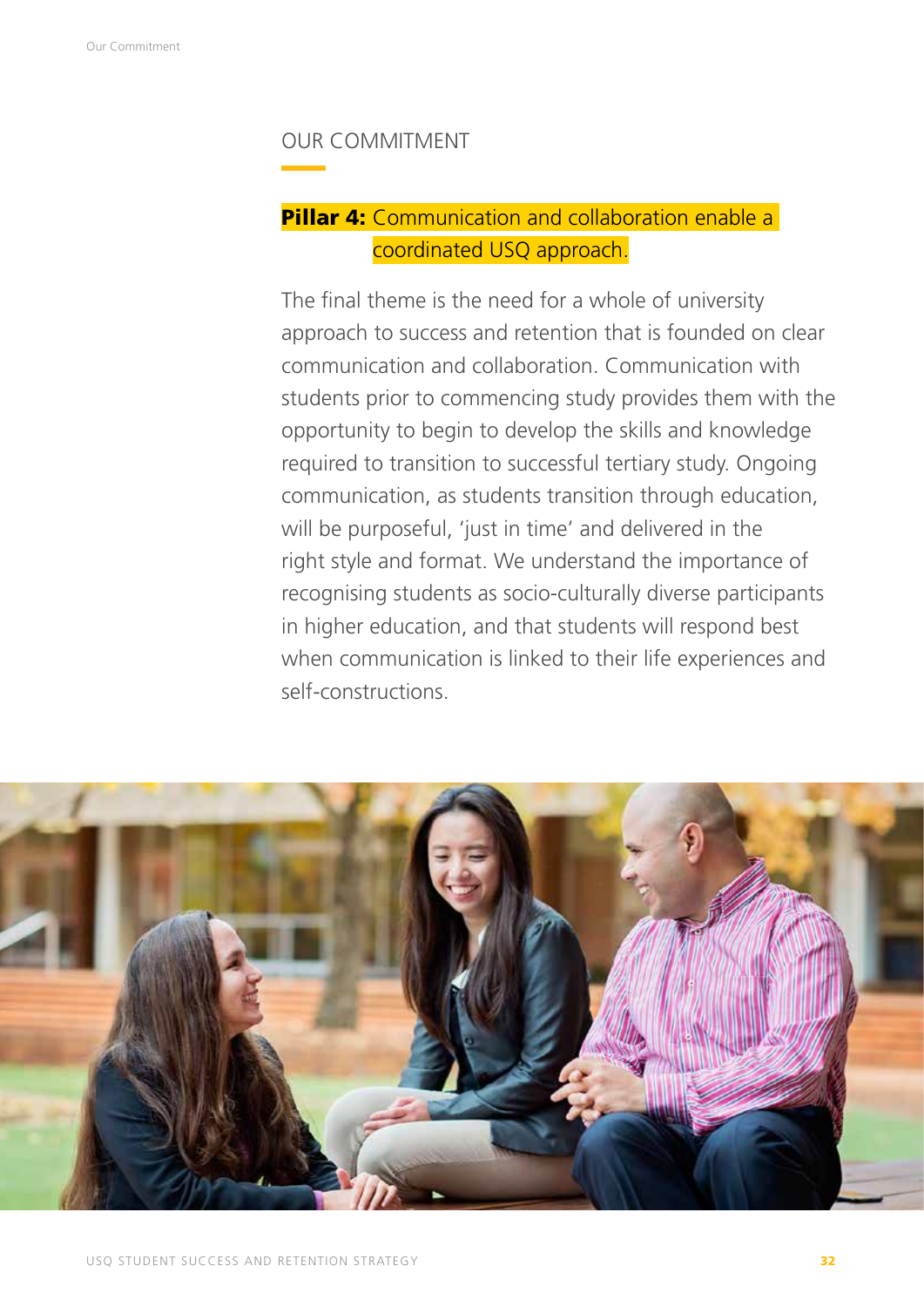### **PILLAR 4:** COMMUNICATION AND COLLABORATION ENABLES A COORDINATED USQ APPROACH

| <b>Action</b> |                                                                                                                                                                                                                                                   | <b>Responsibility</b>                                                     |  |
|---------------|---------------------------------------------------------------------------------------------------------------------------------------------------------------------------------------------------------------------------------------------------|---------------------------------------------------------------------------|--|
|               | 4.1 Facilitate student engagement by developing and<br>implementing a coordinated approach to student<br>communication, through:                                                                                                                  | Pro Vice-Chancellor (Student Services)                                    |  |
|               | • Undertaking an environmental scan of key messages sent<br>to students throughout their studies, including analysing<br>current messages, gaps and duplications.                                                                                 |                                                                           |  |
|               | Coordinating information and key messages to current<br>٠<br>students across multiple providers and channels, which is<br>tailored to specific disciplinary needs.                                                                                |                                                                           |  |
|               | Continuing efforts towards improving information and<br>$\bullet$<br>communication about our academic products and product<br>offers, with a focus on current and desired student<br>experience.                                                  |                                                                           |  |
|               | • Creating an inclusive, accessible readiness program to<br>assist students to transition into university by developing:<br>self-confidence, appropriate expectations and the skills<br>necessary to succeed.                                     |                                                                           |  |
|               | 4.2 Facilitate staff engagement by developing and implementing<br>a coordinated approach to staff communication, through:                                                                                                                         | Pro Vice-Chancellor (Education)<br>Pro Vice-Chancellor (Student Services) |  |
|               | Developing USQ standards for the use of StudyDesk in<br>٠<br>courses to improve the student learning journey resulting<br>in a higher quality learning experience.                                                                                |                                                                           |  |
|               | Facilitating student access to support services by providing<br>$\bullet$<br>education and training to all USQ staff.                                                                                                                             |                                                                           |  |
|               | 4.3 Develop and implement a 'students' as partners' program<br>to help shape, frame and drive student success, through:                                                                                                                           | Pro Vice-Chancellor (Student Services)<br>Pro Vice-Chancellor (Education) |  |
|               | Develop a student governance framework and facilitate<br>$\bullet$<br>meaningful engagement of students in decision-making<br>at the University.                                                                                                  |                                                                           |  |
|               | Developing a co-creation model to learning and teaching<br>design and delivery.                                                                                                                                                                   |                                                                           |  |
|               | Optimising Meet-up as a student as partners in learning<br>model.                                                                                                                                                                                 |                                                                           |  |
|               | Strategically targeting the work of the Student Learning<br>and Development team in courses and programs in order to<br>further support academic literacies with a focus on online<br>learning, English for academic purposes, and STEM literacy. |                                                                           |  |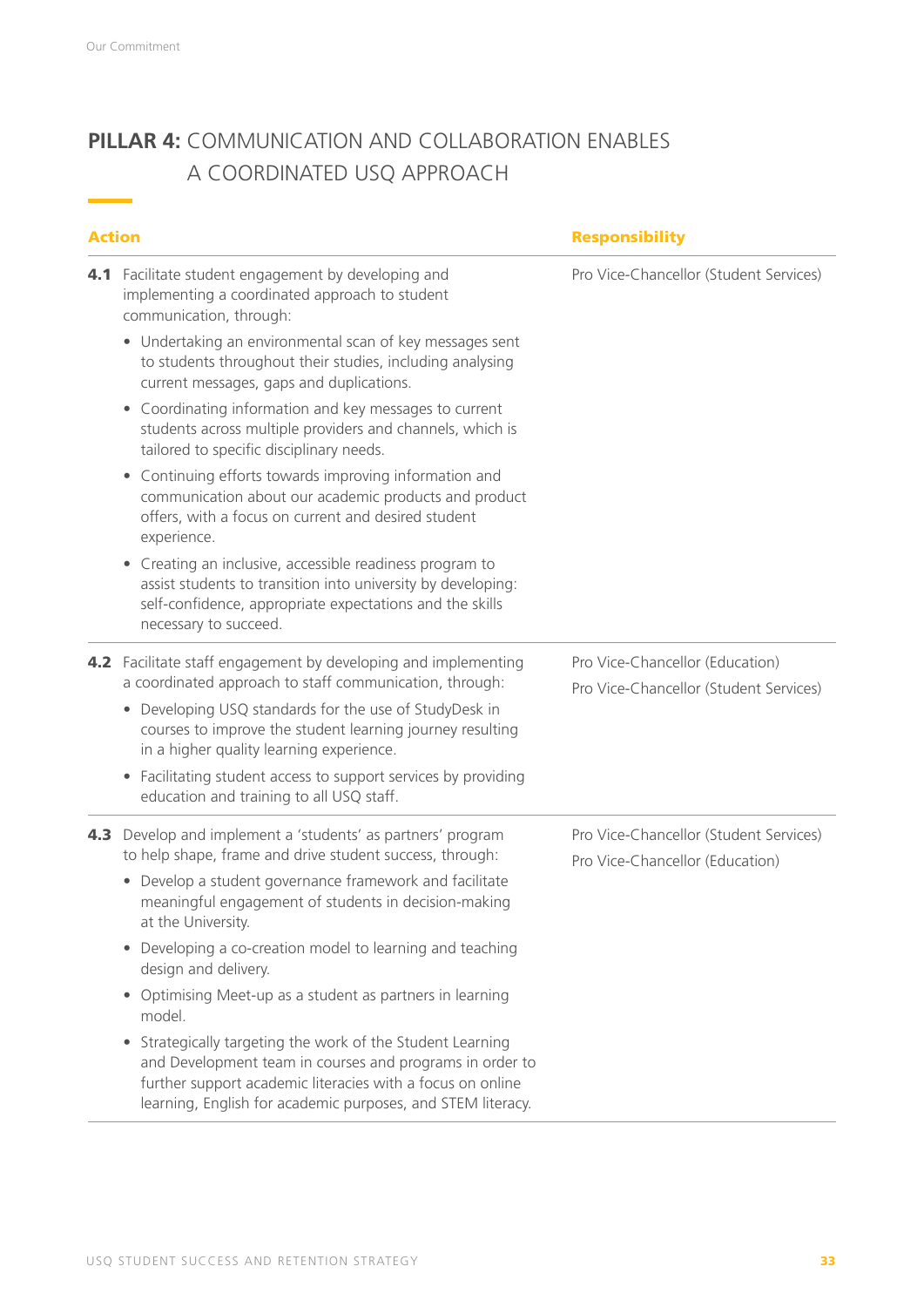ALIGNING OUR ACTIONS TO THE STUDENT TRANSITION PHASE



- · Develop a readiness program • Develop a readiness program
- · Improve communication to students of • Improve communication to students of our academic products our academic products



. Implement and refine the use of • Implement and refine the use of learning analytics learning analytics

• Support strategies for students from culturally and linguistically diverse

culturally and linguistically diverse

Support strategies for students from

backgrounds

backgrounds

• Strategically extend and enhance Meet-Up • Develop USQ standards for StudyDesk • Develop a framework for effective student

Develop USQ standards for StudyDesk

Strategically extend and enhance Meet-Up

- Better understand online learners • Better understand online learners
	- 'Students as partners' program • 'Students as partners' program
- USQ Learning and Teaching Model • USQ Learning and Teaching Model
- USQ First Year Curriculum Pedagogy Targeted PD on transition pedagogy • USQ First Year Curriculum Pedagogy • Targeted PD on transition pedagogy

communication

communication

Develop a framework for effective student

• Facilitate student access to support services by providing education and training to all

by providing education and training to all

Facilitate student access to support services

USQ staff

• Further support academic and STEM

Further support academic and STEM

literacies

• Apply current understandings of why students disengage to improve student

Apply current understandings of why

students disengage to improve student

support and experiences

support and experiences

• Develop a co-creation model of learning and teaching design and delivery • Meaningfully engage students in decision-

and teaching design and delivery

Develop a co-creation model of learning

- and the first year experience and the first year experience Engage online learners
- · Provide an assessment environment • Provide an assessment environment • Engage online learners
- Enhance PD and retention and reflect  $\bullet$  Enhance PD and retention and reflect that enables success that enables success
- Apply quidelines for Universal Design the initiatives within this action plan the initiatives within this action plan
	- Apply guidelines for Universal Design for Learning and Teaching for Learning and Teaching
- Identify courses for targeted intervention • Identify courses for targeted intervention
	- Open textbooks • Open textbooks

making

Meaningfully engage students in decision-

• Develop a student governance framework and meaningfully engage students in

and meaningfully engage students in

Develop a student governance framework

decision-making

decision-making

• Undertake cohort analysis to understand and improve the student experience

 $\overline{a}$ 

and improve the student experience

Undertake cohort analysis to understand

- Mental wellbeing strategy • Mental wellbeing strategy
- Employ cohort-building strategies • Employ cohort-building strategies Resilience program • Resilience program
- USQ Digital Literacy Blueprint • USQ Digital Literacy Blueprint



· Embed employability and career development • Embed employability and career development in curriculum in curriculum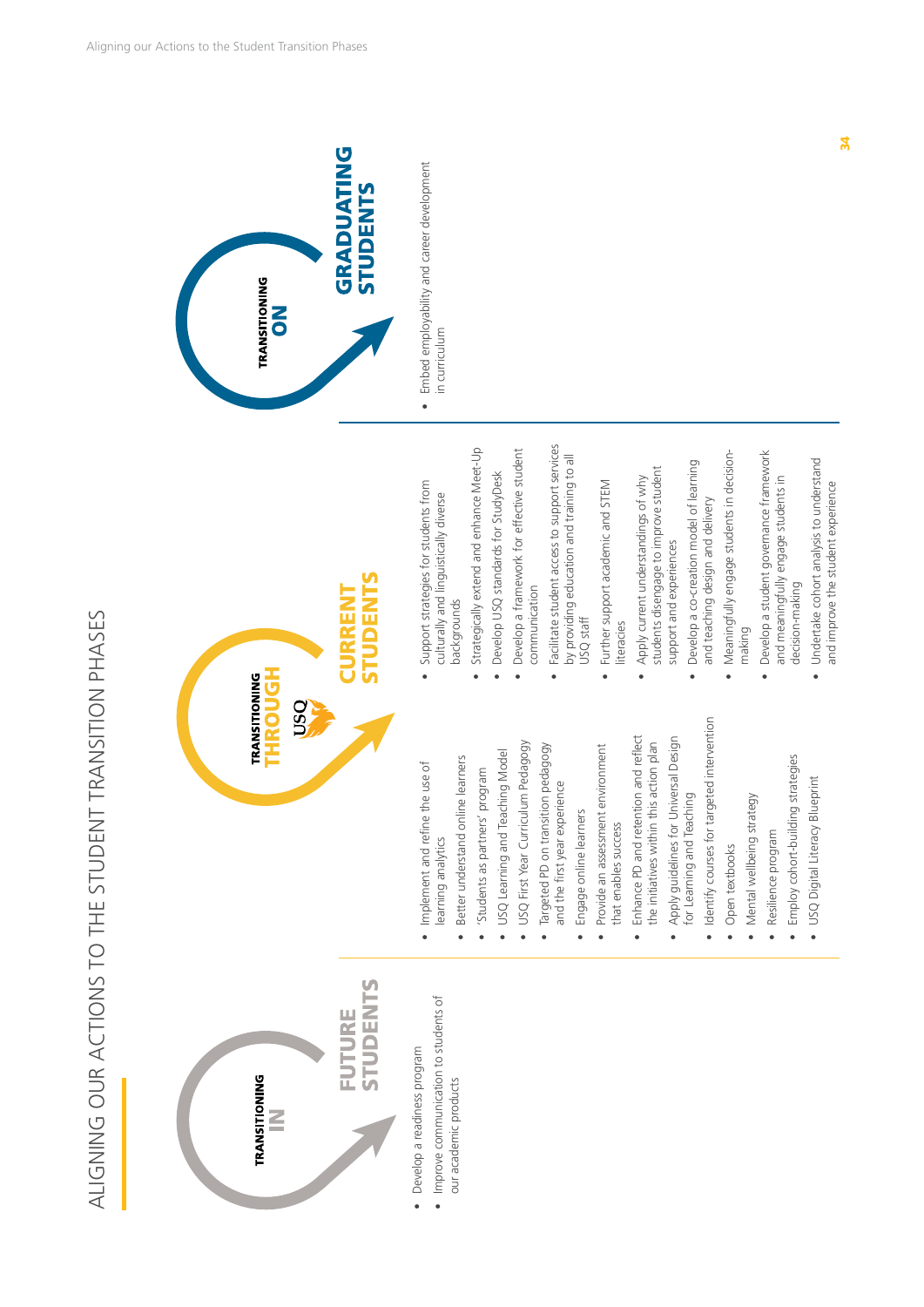The USQ culture is founded on our core values of respect, integrity and excellence.

"

"

US STUDENT SUCCESS AND RETENTION SUCCESS AND RETENTION SUCCESS AND RETENTION SUCCESS AND RETENTION STRATEGY SUCCESS.